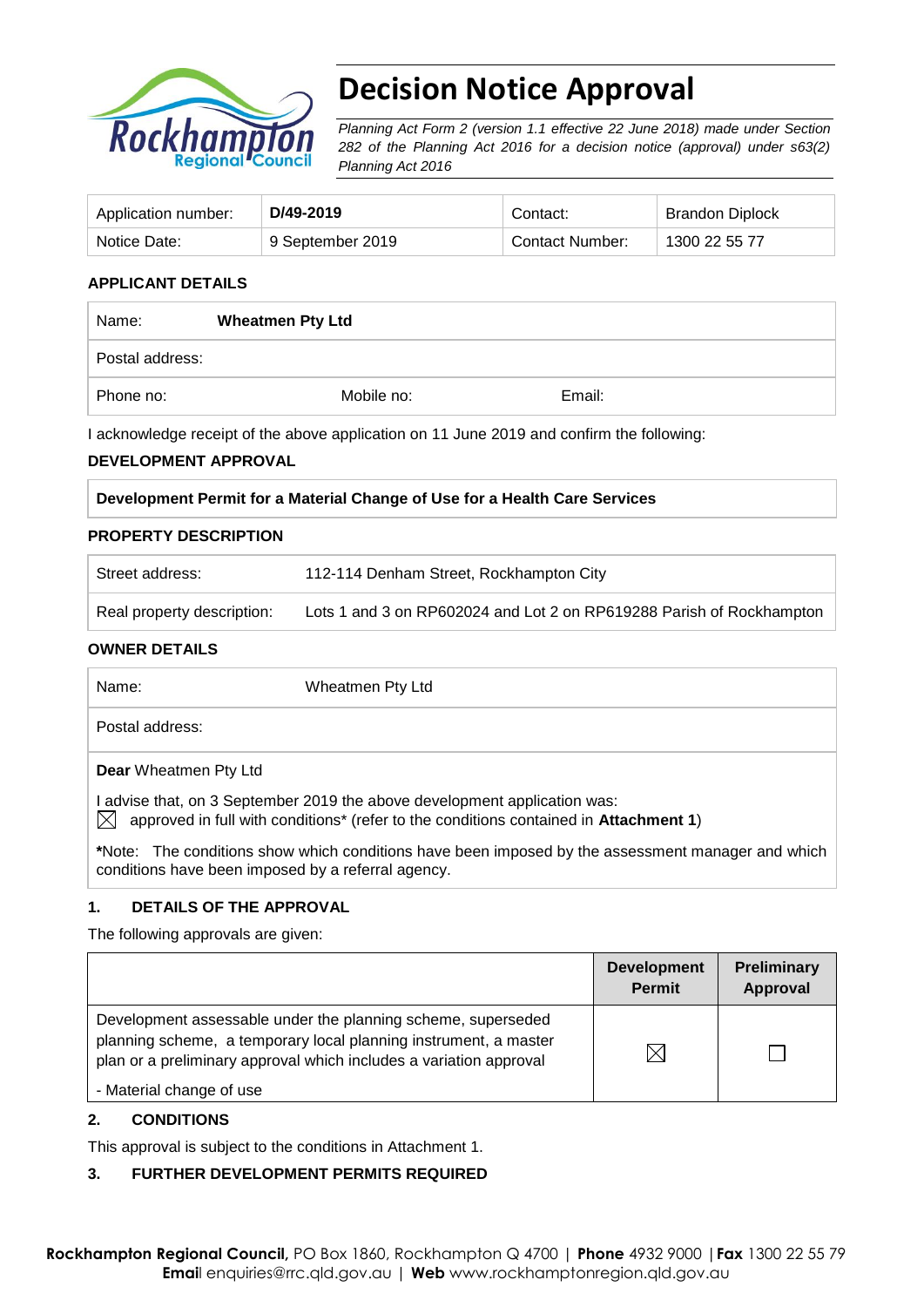| Type of development permit required | Subject of the required development permit |
|-------------------------------------|--------------------------------------------|
| <b>Operational Works</b>            | Road Works                                 |
|                                     | <b>Access and Parking Works</b>            |
|                                     | Sewerage Works                             |
|                                     | Stormwater Works                           |
|                                     | Site Works                                 |
| <b>Building Works</b>               | <b>Demolition Works</b>                    |
|                                     | <b>Building Works</b>                      |
| Plumbing and Drainage Works         |                                            |

Please be advised that the following development permits are required to be obtained before the development can be carried out:

### **4. SUBMISSIONS**

Properly made submissions were  $\Box$ /were not  $\boxtimes$  made in relation to the application.

### **5. REFERRAL AGENCIES**

The following Referral Agencies were activated by this application.

| For an application involving                                                                                                                                                                                           | Name of<br>agency                            | <b>Status</b> | <b>Address</b>                                                                          |  |
|------------------------------------------------------------------------------------------------------------------------------------------------------------------------------------------------------------------------|----------------------------------------------|---------------|-----------------------------------------------------------------------------------------|--|
| STATE TRANSPORT INFRASTRUCTURE (State transport corridors and future State transport<br>corridors)                                                                                                                     |                                              |               |                                                                                         |  |
| Schedule 10, Part 9, Division 4, Subdivision 2, Table 4 – Material change of use of premises near a State<br>transport corridor or that is a future State transport corridor                                           |                                              |               |                                                                                         |  |
| Development application for a material<br>change of use, other than an excluded<br>material change of use, that is assessable<br>development under a local categorising<br>instrument, if all or part of the premises- | Department of<br>Transport and<br>Main Roads | Concurrence   | Department of State<br>Development,<br>Manufacturing,<br>Infrastructure and<br>Planning |  |
| (a) are within 25m of a State transport<br>corridor; or                                                                                                                                                                |                                              |               | Online:                                                                                 |  |
| (b) are a future State transport corridor; or                                                                                                                                                                          |                                              |               | www.dilgp.qld.gov.au/                                                                   |  |
| $(c)$ are-                                                                                                                                                                                                             |                                              |               | MyDAS2                                                                                  |  |
| (i) adjacent to a road that intersects with a<br>State-controlled road; and                                                                                                                                            |                                              |               | Postal:                                                                                 |  |
| (ii) within 100m of the intersection                                                                                                                                                                                   |                                              |               | <b>PO Box 113</b>                                                                       |  |
|                                                                                                                                                                                                                        |                                              |               | Rockhampton Qld<br>4700                                                                 |  |

### **6. THE APPROVED PLANS**

### **The approved development must be completed and maintained generally in accordance with the approved drawings and documents:**

| <b>Plan/Document Name</b>         | <b>Plan/Document Reference</b> | Dated        |
|-----------------------------------|--------------------------------|--------------|
| Existing site and demolition plan | A0001, Rev A                   | 11 June 2019 |
| Proposed site plan                | A0002, Rev A                   | 11 June 2019 |
| Proposed cut & fill, waste & site | A0003, Rev A                   | 11 June 2019 |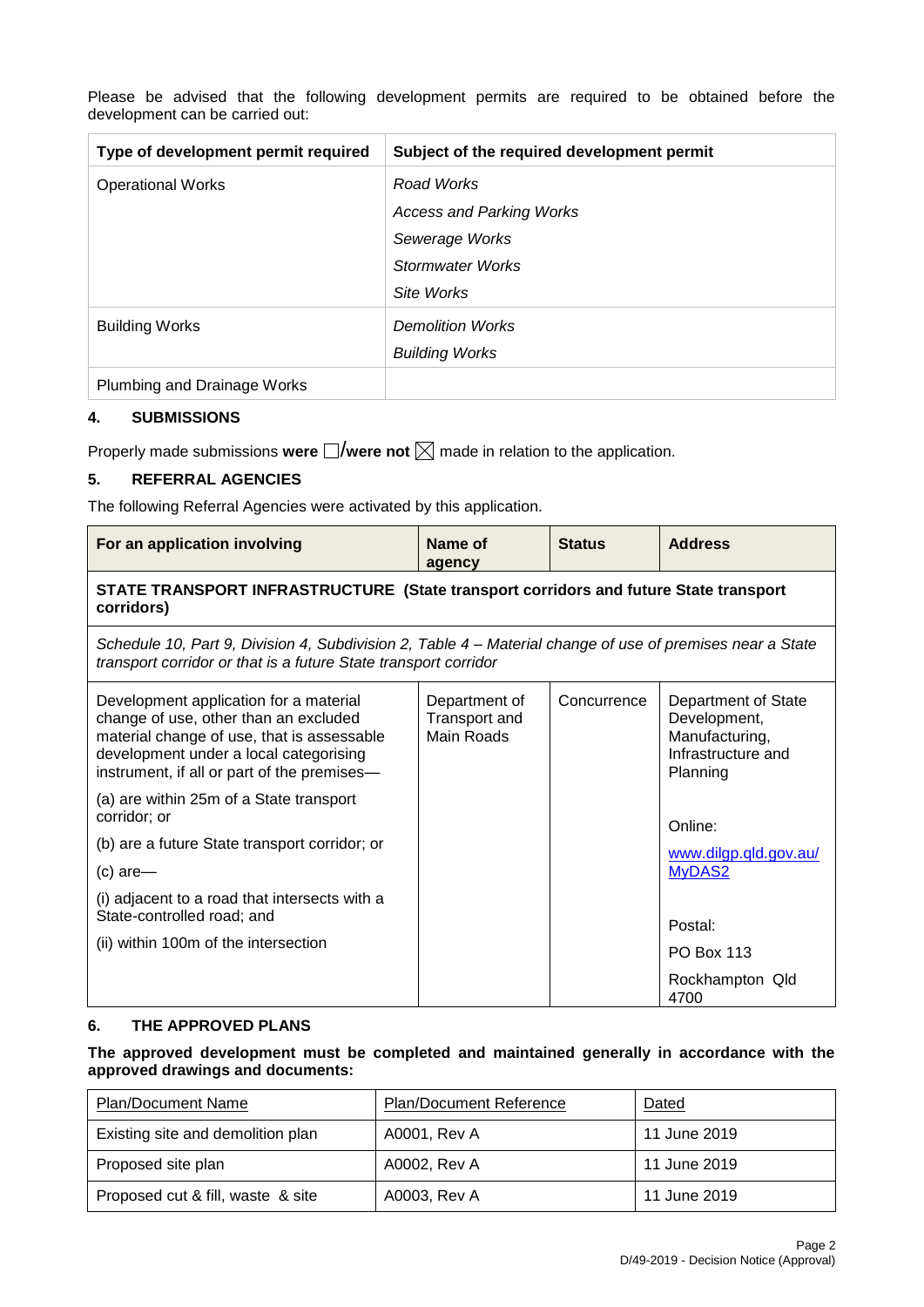| <b>Plan/Document Name</b>             | <b>Plan/Document Reference</b> | Dated        |
|---------------------------------------|--------------------------------|--------------|
| management plan (during construction) |                                |              |
| Proposed site analysis                | A0004, Rev A                   | 11 June 2019 |
| Proposed floor plan                   | A1101, Rev A                   | 11 June 2019 |
| Proposed Roof Plan                    | A1102, Rev A                   | 11 June 2019 |
| Area Diagram                          | A1103, Rev A                   | 11 June 2019 |
| <b>Elevations</b>                     | A2001, Rev A                   | 11 June 2019 |
| Elevations 2                          | A2002, Rev A                   | 11 June 2019 |
| <b>Sections</b>                       | A3001, Rev A                   | 11 June 2019 |
| Perspectives and Finishes Schedule    | A7001, Rev A                   | 11 June 2019 |
| Landscape Concept Plan                | 909-LCP01, Rev A               | April 2019   |

# **7. CURRENCY PERIOD FOR THE APPROVAL (s.85 of the** *Planning Act***)**

The standard currency periods stated in section 85 of *Planning Act 2016* apply to each aspect of development in this approval, if not stated in the conditions of approval attached.

## **8. STATEMENT OF REASONS**

| <b>Description of the</b><br>development | The proposed development is for Material Change of Use - Health Care<br><b>Services</b>                                                                                                                                                                                                                                                                         |  |
|------------------------------------------|-----------------------------------------------------------------------------------------------------------------------------------------------------------------------------------------------------------------------------------------------------------------------------------------------------------------------------------------------------------------|--|
| <b>Reasons for Decision</b>              | The site's locational characteristics provide an appropriate opportunity<br>a)<br>to accommodate a service related land use that is designed and sited to<br>complement and not adversely impact on nearby residential and<br>commercial land uses;                                                                                                             |  |
|                                          | The proposed development will provide an attractive state-of-the-art<br>b)<br>facility that will directly service the needs of the Rockhampton Region<br>and wider communities and will not undermine the viability, role or<br>function of other centres.                                                                                                      |  |
|                                          | The proposed use does not compromise the strategic framework in the<br>C)<br>Rockhampton Region Planning Scheme 2015;                                                                                                                                                                                                                                           |  |
|                                          | Assessment of the development against the relevant zone purpose,<br>d)<br>planning scheme codes and planning scheme policies demonstrates<br>that the proposed development will not cause significant adverse<br>impacts on the surrounding natural environment, built environment and<br>infrastructure, community facilities, or local character and amenity; |  |
|                                          | The proposed development does not compromise the relevant State<br>e)<br>Planning Policy; and                                                                                                                                                                                                                                                                   |  |
|                                          | f)<br>On balance, the application should be approved because the<br>circumstances favour Council exercising its discretion to approve the<br>application even though the development does not comply with an<br>aspect of the assessment benchmarks.                                                                                                            |  |
| <b>Assessment Benchmarks</b>             | The proposed development was assessed against the following<br>assessment benchmarks:                                                                                                                                                                                                                                                                           |  |
|                                          | Specialised Centre Zone Code;<br>$\bullet$<br>Access, Parking and Transport Code;<br>$\bullet$<br>Landscape Code;<br>$\bullet$<br>Stormwater Management Code; and<br>$\bullet$<br>Water and Sewer Code.                                                                                                                                                         |  |
| <b>Compliance with</b>                   | The development was assessed against all of the assessment benchmarks                                                                                                                                                                                                                                                                                           |  |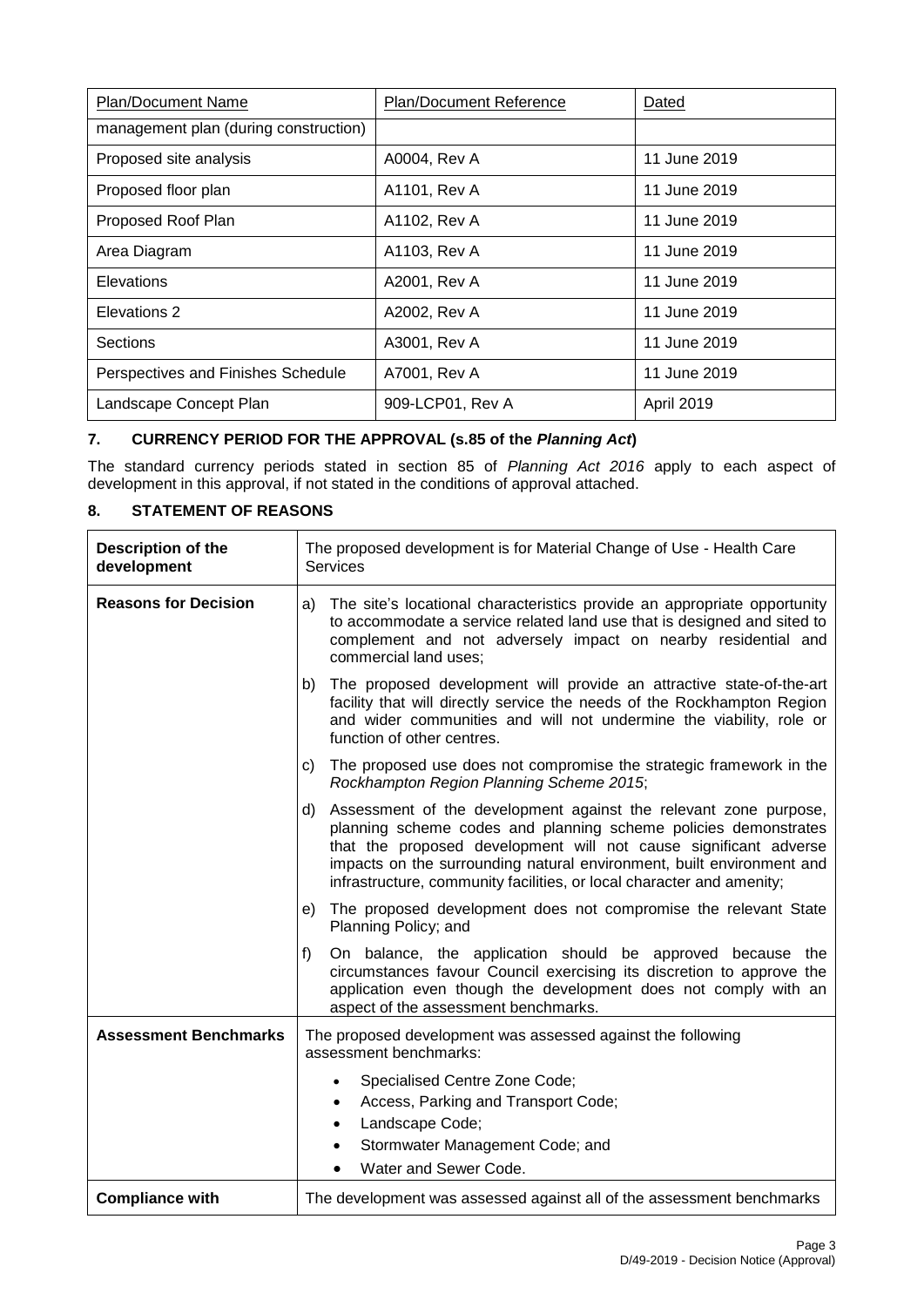| assessment benchmarks        | listed above and complies with all of these with the exceptions listed below. |                                                                                                                                                                                                                                                                                                                                                                                                                                                                                                                                                                                                                                                                                                                                                       |  |
|------------------------------|-------------------------------------------------------------------------------|-------------------------------------------------------------------------------------------------------------------------------------------------------------------------------------------------------------------------------------------------------------------------------------------------------------------------------------------------------------------------------------------------------------------------------------------------------------------------------------------------------------------------------------------------------------------------------------------------------------------------------------------------------------------------------------------------------------------------------------------------------|--|
|                              | <b>Assessment</b><br><b>Benchmark</b>                                         | Reasons for the approval despite non-<br>compliance with benchmark                                                                                                                                                                                                                                                                                                                                                                                                                                                                                                                                                                                                                                                                                    |  |
|                              | <b>Specialised Centre</b><br>Zone Code                                        | The proposal's architectural design and built<br>form have taken into account the surrounding<br>character and amenity ensuring minimal impacts<br>to nearby residents. Specifically, the proposed<br>building has been set back approximately 13<br>metres from the boundary adjoining a residential<br>use and has also incorporated a 1.8 metre solid<br>colourbond fence and dense landscaping buffers<br>to ensure impacts are either reduced or<br>mitigated.                                                                                                                                                                                                                                                                                   |  |
|                              | Access, Parking and<br><b>Transport Code</b>                                  | The proposed development will incorporate a<br>total of 13 car parking spaces (nine (9) covered,<br>three (3) uncovered and one (1) PWD) which<br>falls short of the required 18 spaces.                                                                                                                                                                                                                                                                                                                                                                                                                                                                                                                                                              |  |
|                              |                                                                               | Given the layout and size of the site it is not<br>considered practical to accommodate 18 parking<br>spaces as it would significantly reduce the<br>useability of the premises for its intended<br>purpose. It is noted that much of the proposal's<br>Gross Floor Area includes common areas such<br>as waiting areas, garages and wet areas all of<br>which could be considered 'double-count' areas<br>within the car parking calculation. Removing<br>these areas from the count would result in a total<br>of only 12 parking spaces being required and the<br>proposal could comply. It is also noted that the<br>Denham<br>also<br>Street<br>frontage<br>could<br>accommodate roughly three (3) to four (4)<br>vehicles as an overflow option. |  |
|                              |                                                                               | In addition, the Planning Scheme's standard for<br>a Health Care Service includes the provision of<br>one (1) space for special use vehicles and one<br>(1) space for emergency vehicles. Given the<br>operations of the proposal as an orthodontic<br>practice, the age profile of patients, the dominant<br>pattern of patient arrivals/departures, and the<br>applicants experience in the industry over the<br>past 40 years, the provision for these spaces is<br>not deemed necessary for this proposal.                                                                                                                                                                                                                                        |  |
| <b>Matters prescribed by</b> |                                                                               | The State Planning Policy - Part E;                                                                                                                                                                                                                                                                                                                                                                                                                                                                                                                                                                                                                                                                                                                   |  |
| regulation                   | The Central Queensland Regional Plan;                                         |                                                                                                                                                                                                                                                                                                                                                                                                                                                                                                                                                                                                                                                                                                                                                       |  |
|                              |                                                                               | The Rockhampton Region Planning Scheme 2015;                                                                                                                                                                                                                                                                                                                                                                                                                                                                                                                                                                                                                                                                                                          |  |
|                              |                                                                               | Surrounding use of adjacent premises in terms of commensurate<br>and consistent development form; and                                                                                                                                                                                                                                                                                                                                                                                                                                                                                                                                                                                                                                                 |  |
|                              | application.                                                                  | The common material, being the material submitted with the                                                                                                                                                                                                                                                                                                                                                                                                                                                                                                                                                                                                                                                                                            |  |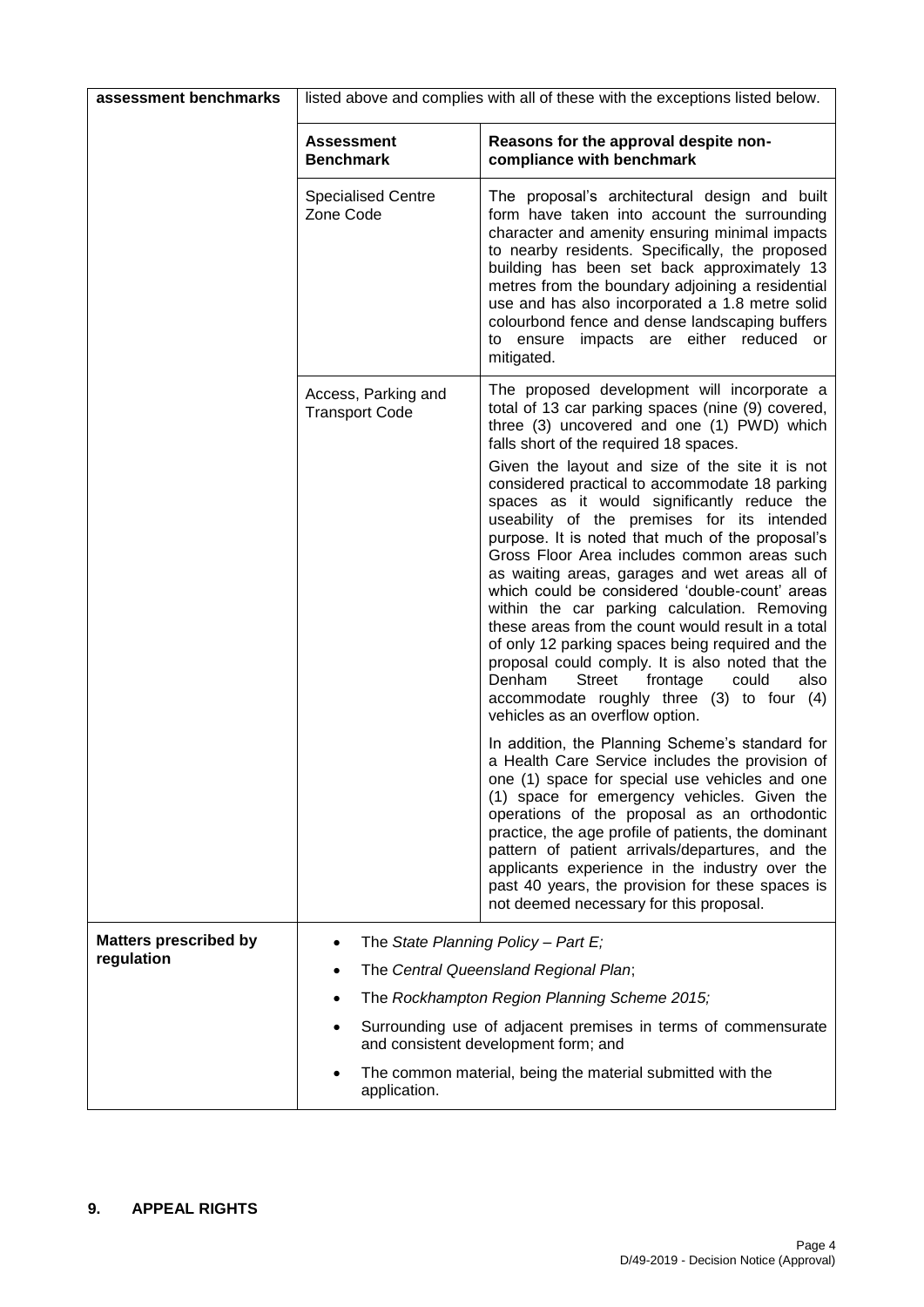The rights of an applicant to appeal to a tribunal or the Planning and Environment Court against a decision about a development application are set out in chapter 6, part 1 of the *Planning Act 2016*. There may also be a right to make an application for a declaration by a tribunal (see chapter 6, part 2 of the *Planning Act 2016).*

### *Appeal by an applicant*

An applicant for a development application may appeal to the Planning and Environment Court against the following:

- the refusal of all or part of the development application
- a provision of the development approval
- the decision to give a preliminary approval when a development permit was applied for
- a deemed refusal of the development application.

An applicant may also have a right to appeal to the Development tribunal. For more information, see schedule 1 of the *Planning Act 2016*.

The timeframes for starting an appeal in the Planning and Environment Court are set out in section 229 of the *Planning Act 2016*.

**Attachment 2** is an extract from the *Planning Act 2016* that sets out the applicant's appeal rights and the appeal rights of a submitter.

## **10. WHEN THE DEVELOPMENT APPROVAL TAKES EFFECT**

This development approval takes effect:

From the time the decision notice is given  $-$  if there is no submitter and the applicant does not appeal the decision to the court.

Or

When the submitter's appeal period ends  $-$  if there is a submitter and the applicant does not appeal the decision to the court.

Or

Subject to the decision of the court, when the appeal is finally decided  $-$  if an appeal is made to the court.

### **11. ASSESSMENT MANAGER**

| <b>COORDINATOR</b> | Tarnya Fitzgibbon<br>Name:<br>Signature:<br>Date: 9 September 2019<br>DEVELOPMENT ASSESSMENT |
|--------------------|----------------------------------------------------------------------------------------------|
|--------------------|----------------------------------------------------------------------------------------------|

C/C Department of State Development, Manufacturing, Infrastructure and Planning - [RockhamptonSARA@dsdmip.qld.gov.au](mailto:RockhamptonSARA@dsdmip.qld.gov.au)

### **Attachment 1 – Conditions of the approval**

*Part 1* **–** *Conditions imposed by the assessment manager [Note: where a condition is imposed about infrastructure under Chapter 4 of the Planning Act 2016, the relevant provision of the Act under which this condition was imposed must be specified.]*

### *Part 2 – Conditions required by the referral agency response*

### **Attachment 2—Extract on appeal rights**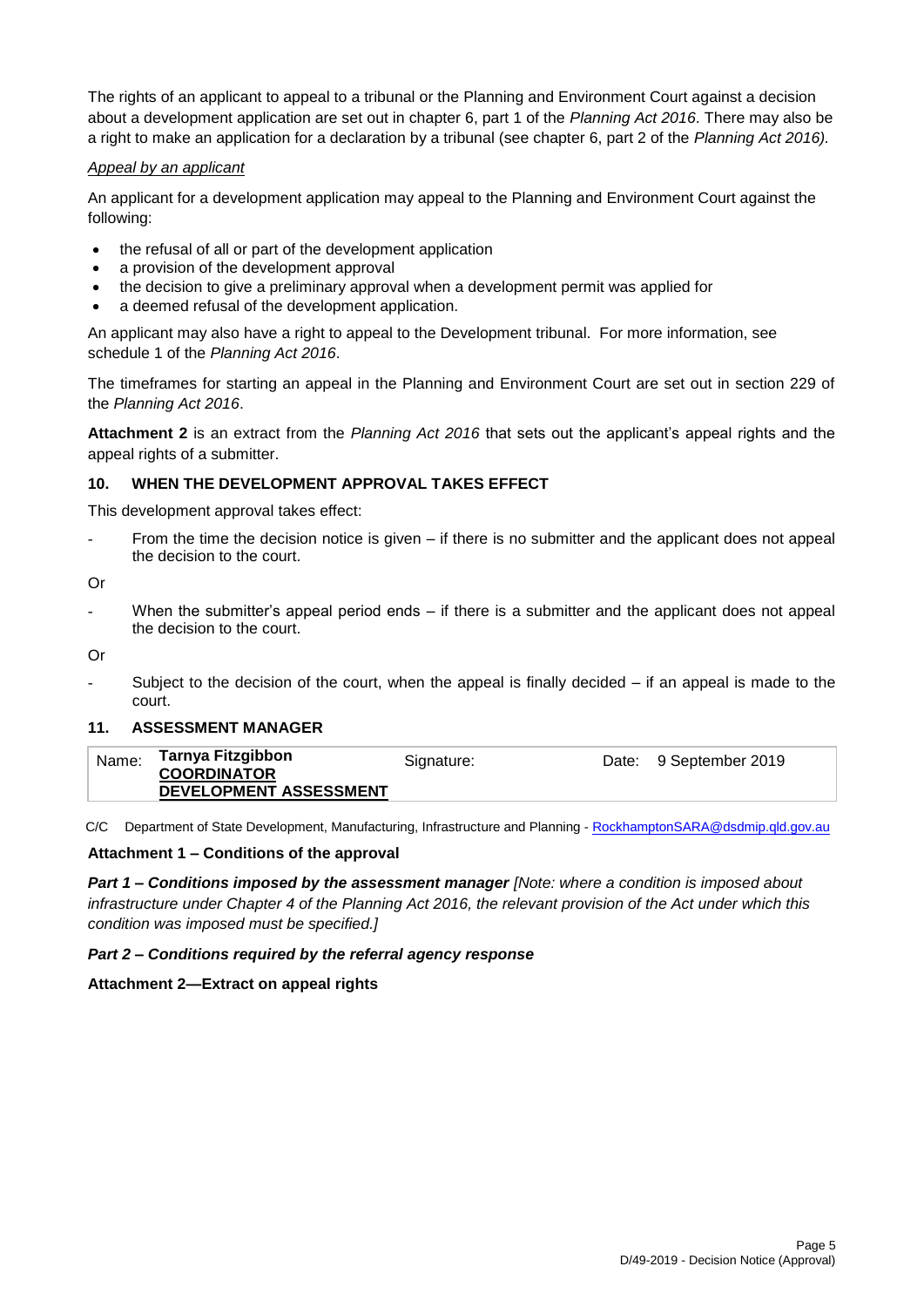

# **Attachment 1 – Part 1 Rockhampton Regional Council Conditions**

*Planning Act 2016*

# ADMINISTRATION

- 1.1 The Developer and his employee, agent, contractor or invitee is responsible for ensuring compliance with the conditions of this development approval.
- 1.2 Where these Conditions refer to "Council" in relation to requiring Council to approve or to be satisfied as to any matter, or conferring on the Council a function, power or discretion, that role may be fulfilled in whole or in part by a delegate appointed for that purpose by the Council.
- 1.3 All conditions, works, or requirements of this development approval must be undertaken, completed, and be accompanied by a Compliance Certificate for any operational works required by this development approval:
	- 1.3.1 to Council's satisfaction;
	- 1.3.2 at no cost to Council; and
	- 1.3.3 prior to the commencement of the use,

unless otherwise stated.

- 1.4 Infrastructure requirements of this development approval must be contributed to the relevant authorities, where applicable, at no cost to Council, prior to the commencement of the use, unless otherwise stated.
- 1.5 The following further Development Permits must be obtained prior to the commencement of any works associated with their purposes:
	- 1.5.1 Operational Works:
		- (i) Road Works;
		- (ii) Access and Parking Works;
		- (iii) Sewerage Works;
		- (iv) Stormwater Works;
		- (v) Site Works;
	- 1.5.2 Plumbing and Drainage Works;
	- 1.5.3 Building Works:
		- (i) Demolition Works; and
		- (ii) Building Works.
- 1.6 All Development Permits for Operational Works and Plumbing and Drainage Works must be obtained prior to the issue of a Development Permit for Building Works.
- 1.7 All works must be designed, constructed and maintained in accordance with the relevant Council policies, guidelines and standards, unless otherwise stated.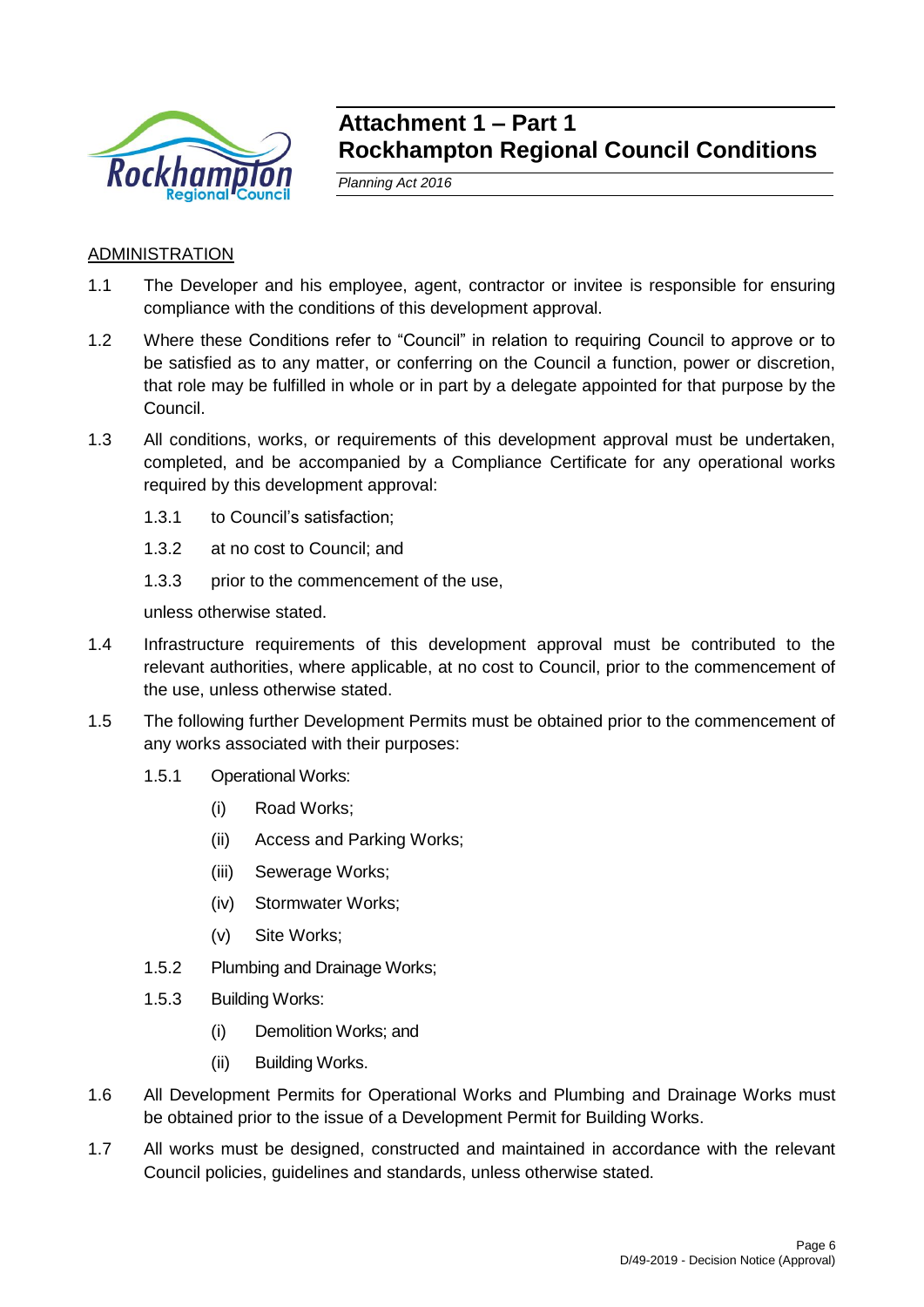- 1.8 All engineering drawings/specifications, design and construction works must be in accordance with the requirements of the relevant *Australian Standards* and must be approved, supervised and certified by a Registered Professional Engineer of Queensland.
- 1.9 Lot 1 and 3 RP602024 and Lot 2 RP619288 must be amalgamated and registered as one lot prior to the commencement of the use.

# 2.0 APPROVED PLANS AND DOCUMENTS

2.1 The approved development must be completed and maintained generally in accordance with the approved plans and documents, except where amended by any condition of this development approval:

| <b>Plan/Document Name</b>                                                     | <b>Plan/Document Reference</b> | Dated        |
|-------------------------------------------------------------------------------|--------------------------------|--------------|
| Existing site and demolition plan                                             | A0001, Rev A                   | 11 June 2019 |
| Proposed site plan                                                            | A0002, Rev A                   | 11 June 2019 |
| Proposed cut & fill, waste & site<br>management plan (during<br>construction) | A0003, Rev A                   | 11 June 2019 |
| Proposed site analysis                                                        | A0004, Rev A                   | 11 June 2019 |
| Proposed floor plan                                                           | A1101, Rev A                   | 11 June 2019 |
| Proposed Roof Plan                                                            | A1102, Rev A                   | 11 June 2019 |
| Area Diagram                                                                  | A1103, Rev A                   | 11 June 2019 |
| Elevations 1                                                                  | A2001, Rev A                   | 11 June 2019 |
| Elevations 2                                                                  | A2002, Rev A                   | 11 June 2019 |
| Sections                                                                      | A3001, Rev A                   | 11 June 2019 |
| Perspectives and Finishes<br><b>Schedule</b>                                  | A7001, Rev A                   | 11 June 2019 |
| Landscape Concept Plan                                                        | 909-LCP01, Rev A               | April 2019   |

- 2.2 Where there is any conflict between the conditions of this development approval and the details shown on the approved plans and documents, the conditions of this development approval must prevail.
- 2.3 Where conditions require the above plans or documents to be amended, the revised document(s) must be submitted for approval by Council prior to the submission of an application for a Development Permit for Operational Works.
- 3.0 ROAD WORKS
- 3.1 A Development Permit for Operational Works (road works) must be obtained prior to the commencement of any road works required by this development approval.
- 3.2 All road works must be designed and constructed in accordance with the approved plans (refer to condition 2.1), *Capricorn Municipal Development Guidelines*, relevant *Australian Standards* and *Austroads Guidelines* and the provisions of a Development Permit for Operational Works (road works).
- 3.3 George Lane must be widened for the full frontage of the development site to match the existing construction to property boundary of the development site.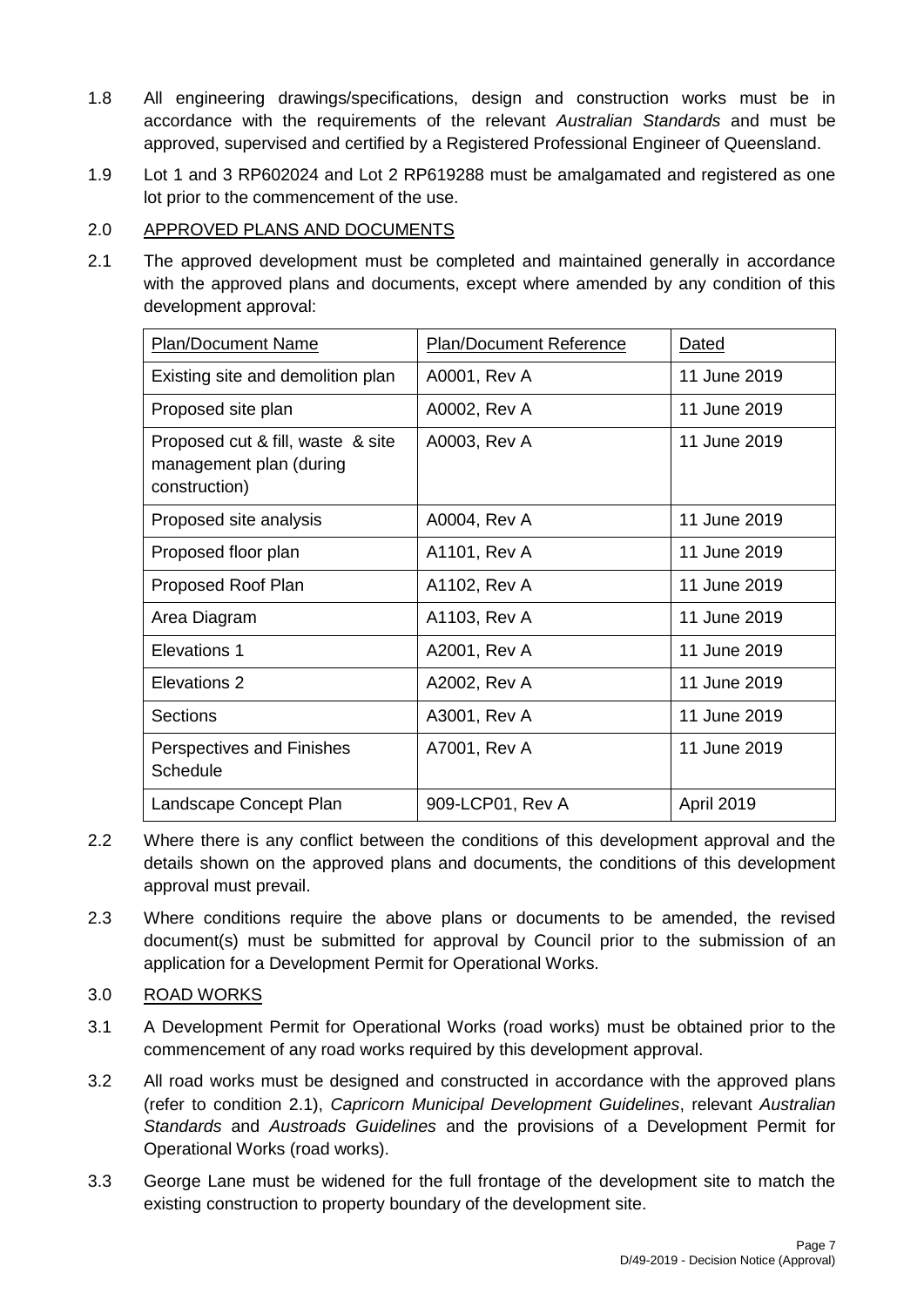# 4.0 ACCESS AND PARKING WORKS

- 4.1 A Development Permit for Operational Works (access and parking works) must be obtained prior to the commencement of any access and parking works on the development site.
- 4.2 All access prompt and parking works must be designed and constructed in accordance with the approved plans (refer to condition 2.1), *Capricorn Municipal Development Guidelines*, *Australian Standard AS2890 "Parking facilities"* and the provisions of a Development Permit for Operational Works (access and parking works).
- 4.3 All car parking and access areas must be paved or sealed to Council's satisfaction. Design and construction must be in accordance with the provisions of a Development Permit for Operational Works (access and parking works).
- 4.4 A new access to the development must be provided at George Lane.
- 4.5 All vehicular access to and from the development must be via George Lane only.
- 4.6 Direct vehicle access to the development from Denham Street is prohibited.
- 4.7 All vehicles must ingress and egress the development in a forward gear.
- 4.8 A minimum of thirteen (13) parking spaces must be provided on-site. This includes nine (9) covered car parking spaces, three (3) uncovered parking spaces and one (1) parking space for people with disabilities (PWD) (refer to condition 2.1).
- 4.9 Universal access parking spaces must be provided on-site in accordance with *Australian Standard AS2890.6 "Parking facilities - Off-street parking for people with disabilities".*
- 4.10 Parking spaces must be line-marked in accordance with the approved Site Plan (refer to condition 2.1) and in accordance with the *Australian Standard AS2890 "Parking facilities"* and the provisions of a Development Permit for Operational Works (access and parking works).
- 4.11 All vehicle operations associated with the development must be directed by suitable directional, informative, regulatory or warning signs in accordance with *Australian Standard AS1742.1 "Manual of uniform traffic control devices"* and *Australian Standard AS2890.1 "Parking facilities – Off-street car parking"*.
- 4.12 Road signage and pavement markings must be installed in accordance with *Australian Standard AS1742.1 "Manual of uniform traffic control devices".*
- 4.13 All internal pedestrian pathways must be designed and constructed in accordance with *Australian Standard AS1428 "Design for access and mobility"*.

# 5.0 SEWERAGE WORKS

- 5.1 A Development Permit for Operational Works (sewerage works) must be obtained prior to the commencement of any sewerage works on the development site.
- 5.2 All sewerage works must be designed and constructed in accordance with the approved plans (refer to condition 2.1), *Capricorn Municipal Development Guidelines*, *Water Supply (Safety and Reliability) Act 2008*, *Plumbing and Drainage Act 2002* and the provisions of a Development Permit for Operational Works (sewerage works).
- 5.3 The development must be connected to Council's reticulated sewerage network*.*
- 5.4 The existing sewerage access chamber and 150mm diameter gravity sewerage mains must be removed in accordance with the approved plans (refer to condition 2.1).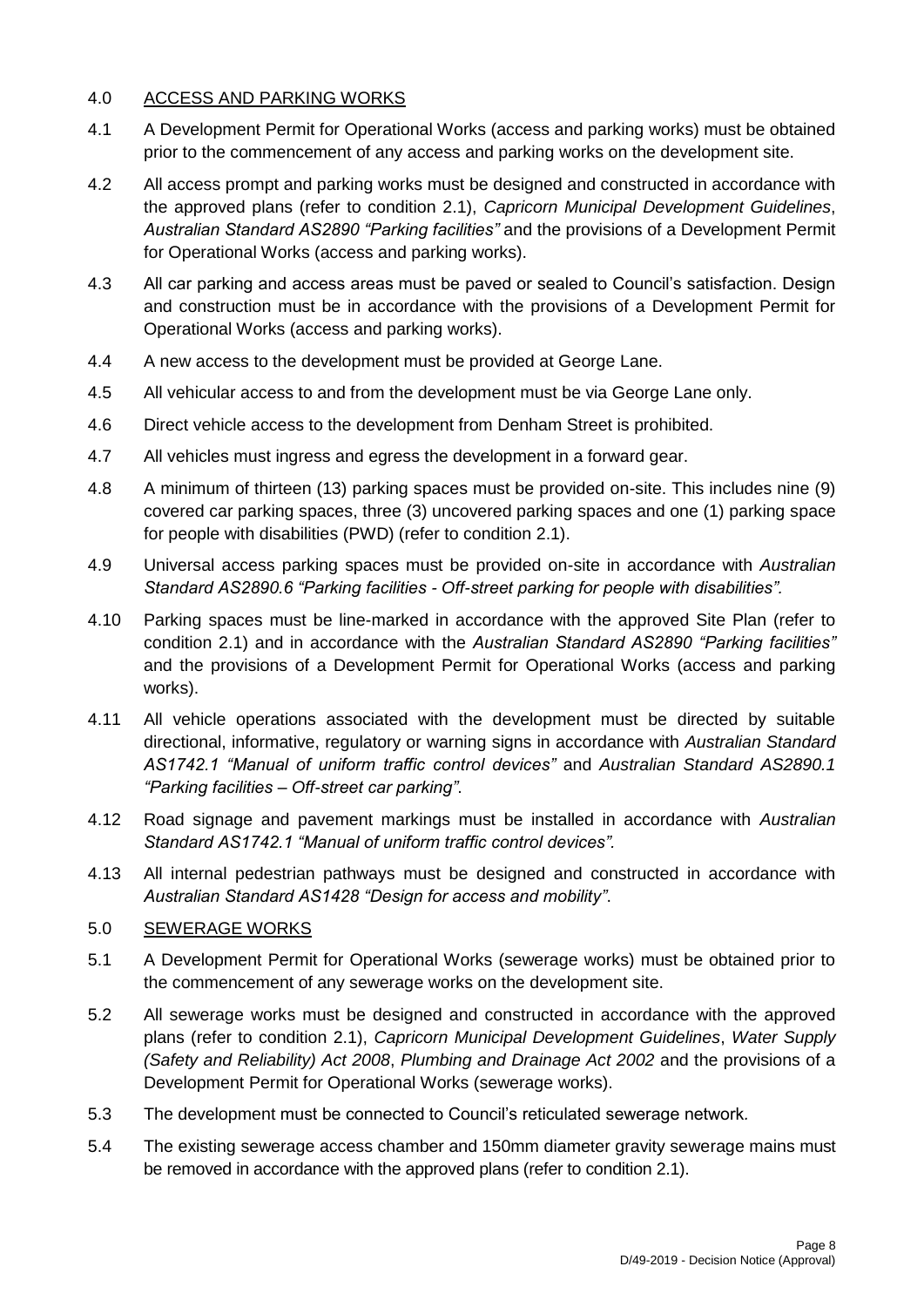- 5.5 A new sewerage access chamber, sewerage lamp hole and 150mm diameter gravity sewerage mains must be constructed in accordance with the approved plans (refer to condition 2.1).
- 5.6 A new sewerage connection point must be provided for the neighbouring building (located on Lot 2 RP602024) via a new lamp hole. All existing sanitary drainage for the neighbouring building must be relocated to this new connection point.
- 5.7 The finished sewerage access chamber/lamphole surface must be at a sufficient level to avoid ponding of stormwater above the top of the chamber. A heavy duty trafficable lid must be provided in the trafficable area.
- 5.8 Sewer connections located within trafficable areas must be raised or lowered to suit the finished surface levels and must be provided with heavy duty trafficable lids.
- 5.9 The development must comply with Council's Building Over/Adjacent to Local Government Sewerage Infrastructure Policy. Any permit associated with the Building Over/Adjacent to Local Government Sewerage Infrastructure Policy must be obtained prior to the issue of a Development Permit for Building Works.
- 5.10 Sewerage trade waste permits must be obtained for the discharge of any non-domestic waste into Council's reticulated sewerage network. Arrestor traps must be provided where commercial or non-domestic waste is proposed to be discharged into the sewer system.

# 6.0 WATER WORKS

- 6.1 All water works must be designed and constructed in accordance with the approved plans (refer to condition 2.1), *Capricorn Municipal Development Guidelines*, *Water Supply (Safety and Reliability) Act 2008*, and *Plumbing and Drainage Act 2002.*
- 6.2 The development must be connected to Council's reticulated water network*.*
- 6.3 The existing water connection point(s) must be retained and upgraded, if necessary, to service the development.
- 6.4 Adequate domestic and fire fighting protection must be provided to the development, and must be certified by an hydraulic engineer or other suitably qualified person.
- 6.5 Water meter boxes located within trafficable areas must be raised or lowered to suit the finished surface levels and must be provided with heavy duty trafficable lids.

# 7.0 PLUMBING AND DRAINAGE WORKS

- 7.1 A Development Permit for Plumbing and Drainage Works must be obtained for the demolition of any existing structure and for new structures on the development site.
- 7.2 All internal plumbing and drainage works must be designed and constructed in accordance with the approved plans (refer to condition 2.1), *Capricorn Municipal Development Guidelines*, *Water Supply (Safety and Reliability) Act 2008, Plumbing and Drainage Act 2019*, Council's Plumbing and Drainage Policies and the provisions of a Development Permit for Plumbing and Drainage Works.

# 8.0 STORMWATER WORKS

- 8.1 A Development Permit for Operational Works (stormwater works) must be obtained prior to the commencement of any stormwater works required by this development approval.
- 8.2 All stormwater drainage works must be designed and constructed in accordance with the approved plans (refer to condition 2.1), *Queensland Urban Drainage Manual*, *Capricorn*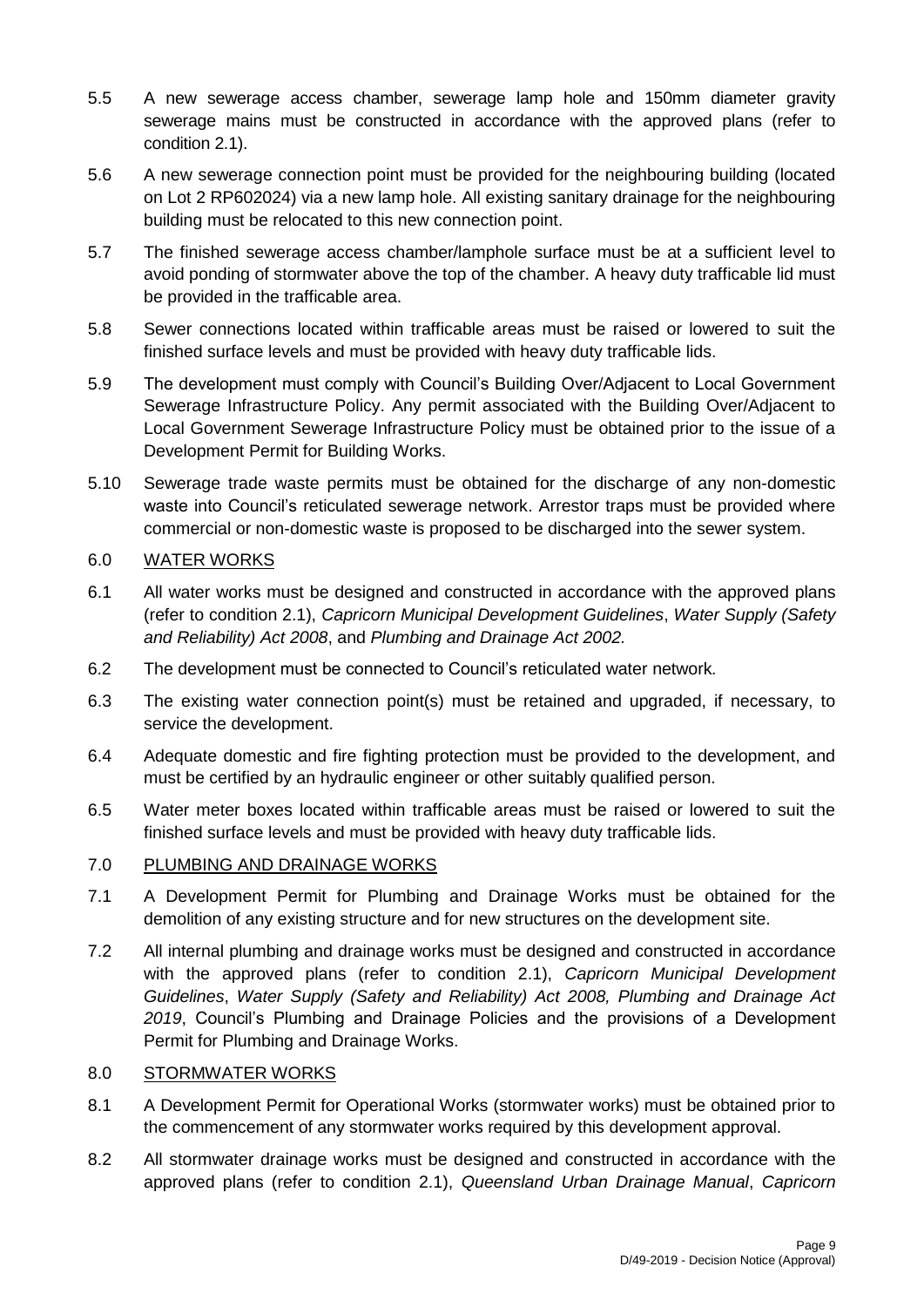*Municipal Development Guidelines*, sound engineering practice and the provisions of a Development Permit for Operational Works (stormwater works).

- 8.3 All stormwater must drain to a demonstrated lawful point of discharge and must not adversely affect surrounding land or infrastructure in comparison to the pre-development conditions, including but not limited to blocking, altering or diverting existing stormwater runoff patterns or having the potential to cause damage to other infrastructure.
- 8.4 The development must not increase peak stormwater runoff for a selected range of storm events up to and including a one per cent (1%) Annual exceedance probability storm event, for the post-development conditions.
- 8.5 Any application for a Development Permit for Operational Works (stormwater works) must be accompanied by engineering plans with details of any new drainage systems including retention systems, inlet and outlet structures, or the amendment and upgrading of existing drainage systems to implement the proposed drainage strategy.

# 9.0 ROOF AND ALLOTMENT DRAINAGE WORKS

- 9.1 All roof and allotment drainage works must be designed and constructed in accordance with the approved plans (refer to condition 2.1), *Queensland Urban Drainage Manual*, *Capricorn Municipal Development Guidelines*, and sound engineering practice.
- 9.2 All roof and allotment runoff from the development must be directed to a lawful point of discharge and must not restrict, impair or change the natural flow of runoff water or cause a nuisance to surrounding land or infrastructure.

# 10.0 SITE WORKS

- 10.1 A Development Permit for Operational Works (site works) must be obtained prior to the commencement of any site works on the development site.
- 10.2 Any application for a Development Permit for Operational Works (site works) must be accompanied by an earthworks plan that clearly identifies the following:
	- 10.2.1 the location of cut and/or fill;
	- 10.2.2 the type of fill to be used and the manner in which it is to be compacted;
	- 10.2.3 the quantum of fill to be deposited or removed and finished cut and/or fill levels;
	- 10.2.4 details of any proposed access routes that are intended to be used to transport fill to or from the development site; and
	- 10.2.5 the maintenance of access roads to and from the development site so that they are free of all cut and/or fill material and cleaned as necessary.
- 10.3 All earthworks must be undertaken in accordance with *Australian Standard AS3798 "Guidelines on earthworks for commercial and residential developments".*
- 10.4 Site works must be constructed such that they do not, at any time, in any way restrict, impair or change the natural flow of runoff water, or cause a nuisance or worsening to surrounding land or infrastructure.
- 11.0 BUILDING WORKS
- 11.1 A Development Permit for Building Works must be obtained for the development site.
- 11.2 The existing structures on the subject land must be demolished and a Development Permit for Building Works (demolition) must be obtained prior to the commencement of demolition works on the development site.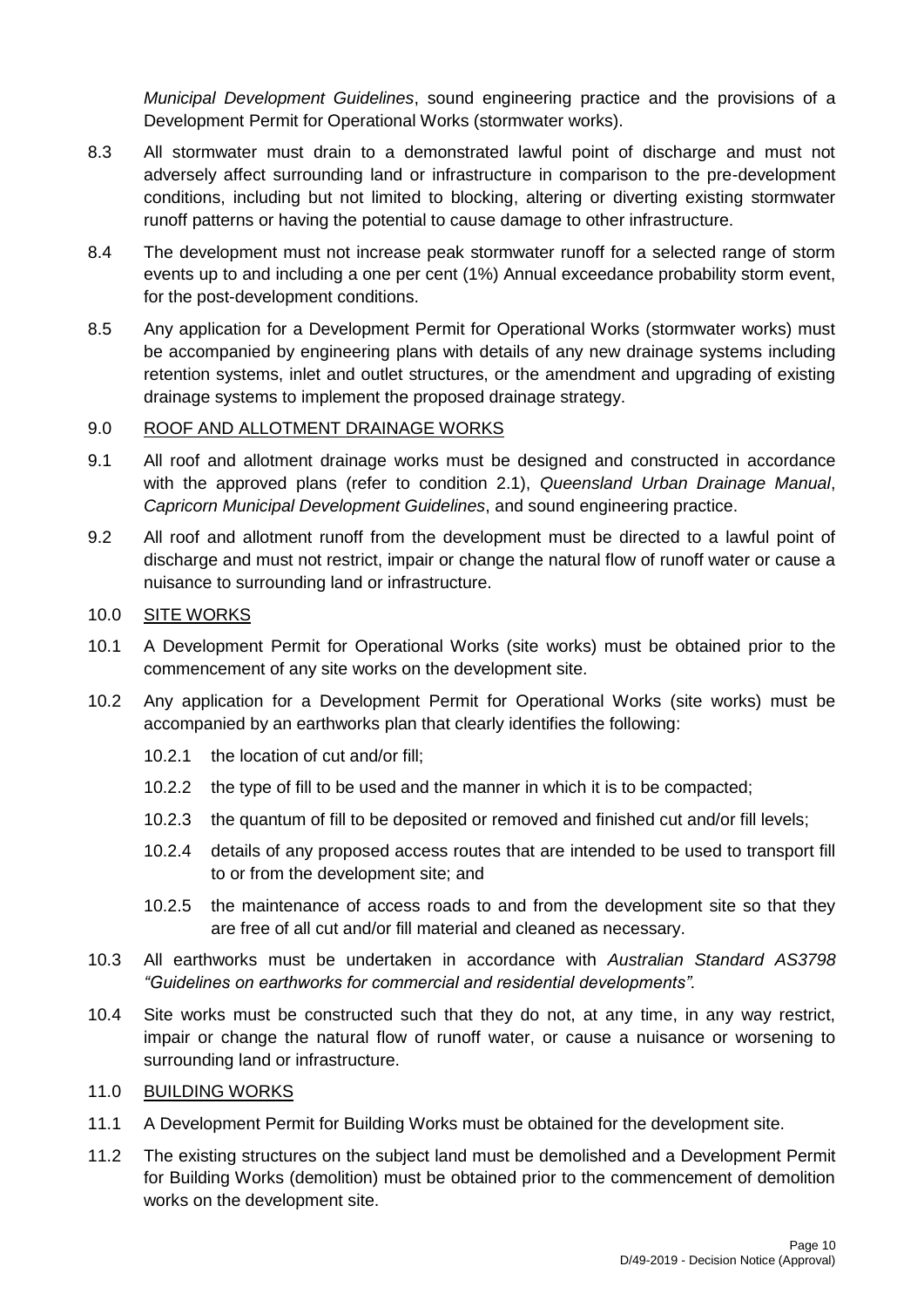11.3 All building works must be undertaken in accordance with Council's *Building Over/Adjacent to Local Government Sewerage Infrastructure Policy* and any permit obtained in respect of this policy.

# 12.0 LANDSCAPING WORKS

- 12.1 All landscaping must be established generally in accordance with the approved plans (refer to condition 2.1). The landscaping must be constructed and/or established prior to the commencement of the use and the landscape areas must predominantly contain plant species that have low water dependency.
- 12.2 Large trees must not be planted within one (1) metre of the centreline of any sewerage and/or water infrastructure; small shrubs and groundcover are acceptable.
- 12.3 Landscaping, or any part thereof, upon reaching full maturity, must not:
	- (i) obstruct sight visibility zones as defined in the *Austroads 'Guide to Traffic Engineering Practice'* series of publications;
	- (ii) adversely affect any road lighting or public space lighting; or
	- (iii) adversely affect any Council infrastructure, or public utility plant.
- 12.4 Council approval must be obtained prior to the removal of or interference with street trees located on Council land in accordance with Council's Street Tree Policy.

# 13.0 ELECTRICITY

13.1 Electricity services must be provided to the development in accordance with the standards and requirements of the relevant service provider.

# 14.0 TELECOMMUNICATIONS

14.1 Telecommunications services must be provided to the development in accordance with the standards and requirements of the relevant service provider. Unless otherwise stipulated by telecommunications legislation at the time of installation, this includes all necessary pits and pipes, and conduits that provide a connection to the telecommunications network.

# 15.0 ENVIRONMENTAL HEALTH

- 15.1 Any lighting devices associated with the development, such as sensory lighting, must be positioned on the development site and shielded so as not to cause glare or other nuisance to nearby residents and motorists. Night lighting must be designed, constructed and operated in accordance with *Australian Standard AS4282 "Control of the obtrusive effects of outdoor lighting"*.
- 15.2 Noise emitted from the activity must not cause an environmental nuisance.
- 15.3 When requested by Council, noise monitoring must be undertaken and recorded within three (3) months, to investigate any genuine complaint of nuisance caused by noise. The monitoring data, an analysis of the data and a report, including noise mitigation measures, must be provided to Council within fourteen (14) days of the completion of the investigation. Council may require any noise mitigation measures identified in the assessment to be implemented within appropriate timeframes. Noise measurements must be compared with the acoustic quality objectives specified in the most recent edition of the *Environmental Protection (Noise) Policy*.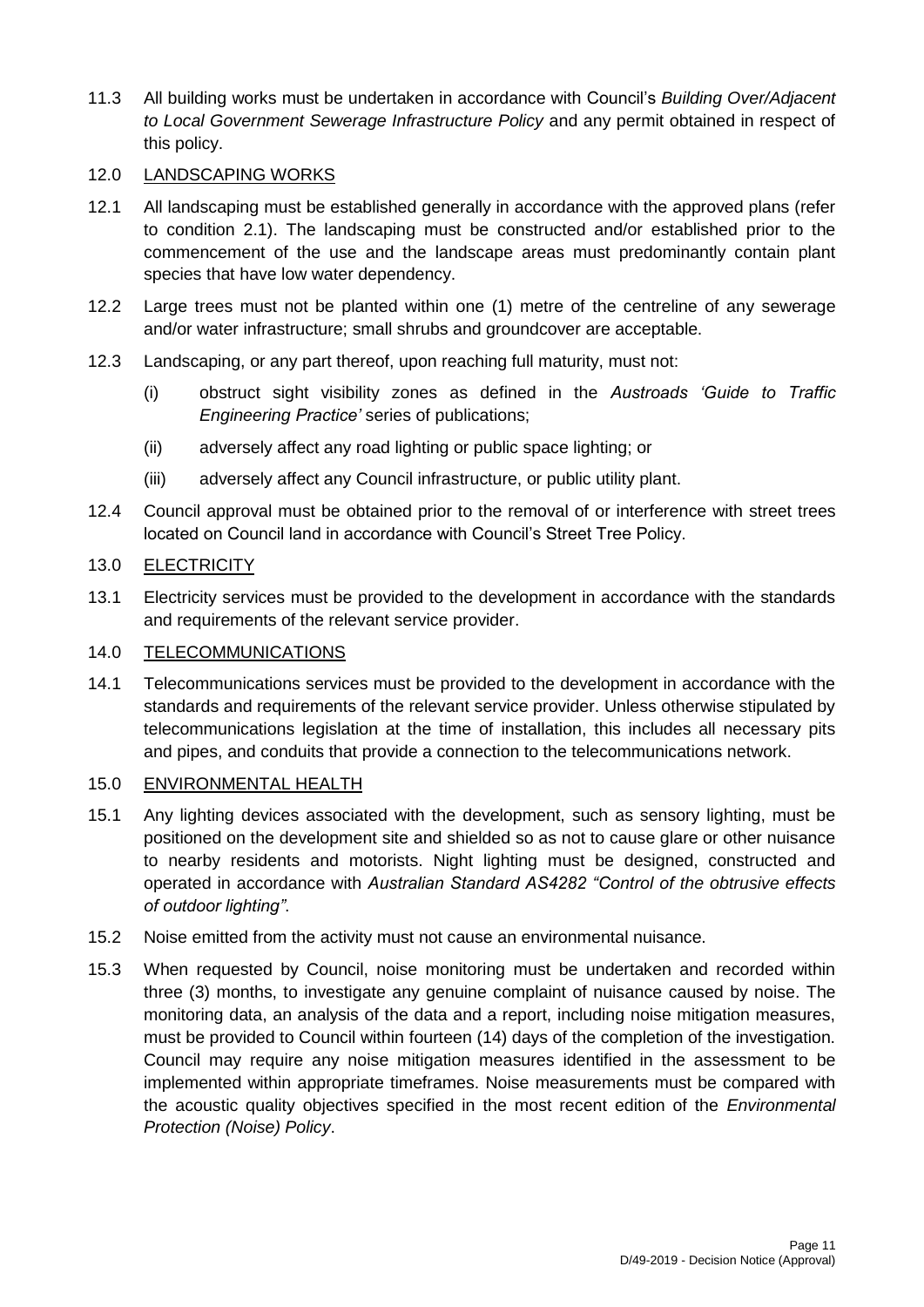# 16.0 OPERATING PROCEDURES

- 16.1 All construction materials, waste, waste skips, machinery and contractors' vehicles must be located and stored or parked within the development site. Storage of materials or parking of construction machinery or contractors' vehicles must not occur within Denham Street or George Lane.
- 16.2 The hours of operations for the development site must be limited to 0700 hours to 1900 hours.
- 16.3 The loading and/or unloading of delivery and waste collection vehicles is limited between the hours of 0700 and 1900 Monday to Friday, with no loading/unloading to occur on Sundays or Public Holidays. No heavy vehicles must enter the development site outside these times to wait for unloading/loading.
- 16.4 Operations on the development site must have no significant impact on the amenity of adjoining premises or the surrounding area due to the emission of light, noise or dust.
- 16.5 All waste storage areas must be:
	- 16.5.1 kept in a clean and tidy condition; and
	- 16.5.2 maintained in accordance with *Environmental Protection Regulation 2008*.

### ADVISORY NOTES

## NOTE 1. Aboriginal Cultural Heritage

It is advised that under section 23 of the *Aboriginal Cultural Heritage Act 2003*, a person who carries out an activity must take all reasonable and practicable measures to ensure the activity does not harm Aboriginal cultural heritage (the "cultural heritage duty of care"). Maximum penalties for breaching the duty of care are listed in the Aboriginal cultural heritage legislation. The information on Aboriginal cultural heritage is available on the Department of Aboriginal and Torres Strait Islander and Partnerships website [www.datsip.qld.gov.au.](http://www.datsip.qld.gov.au/)

# NOTE 2. Asbestos Removal

Any demolition and/or removal works involving asbestos materials must be undertaken in accordance with the requirements of the *Work Health and Safety Act 2011* and *Public Health Act 2005*.

# NOTE 3. General Environmental Duty

General environmental duty under the *Environmental Protection Act 1994* prohibits unlawful environmental nuisance caused by noise, aerosols, particles, dust, ash, fumes, light, odour or smoke beyond the boundaries of the development site during all stages of the development including earthworks, construction and operation.

### NOTE 4. General Safety Of Public During Construction

The *Work Health and Safety Act 2011* and *Manual of Uniform Traffic Control Devices* must be complied with in carrying out any construction works, and to ensure safe traffic control and safe public access in respect of works being constructed on a road.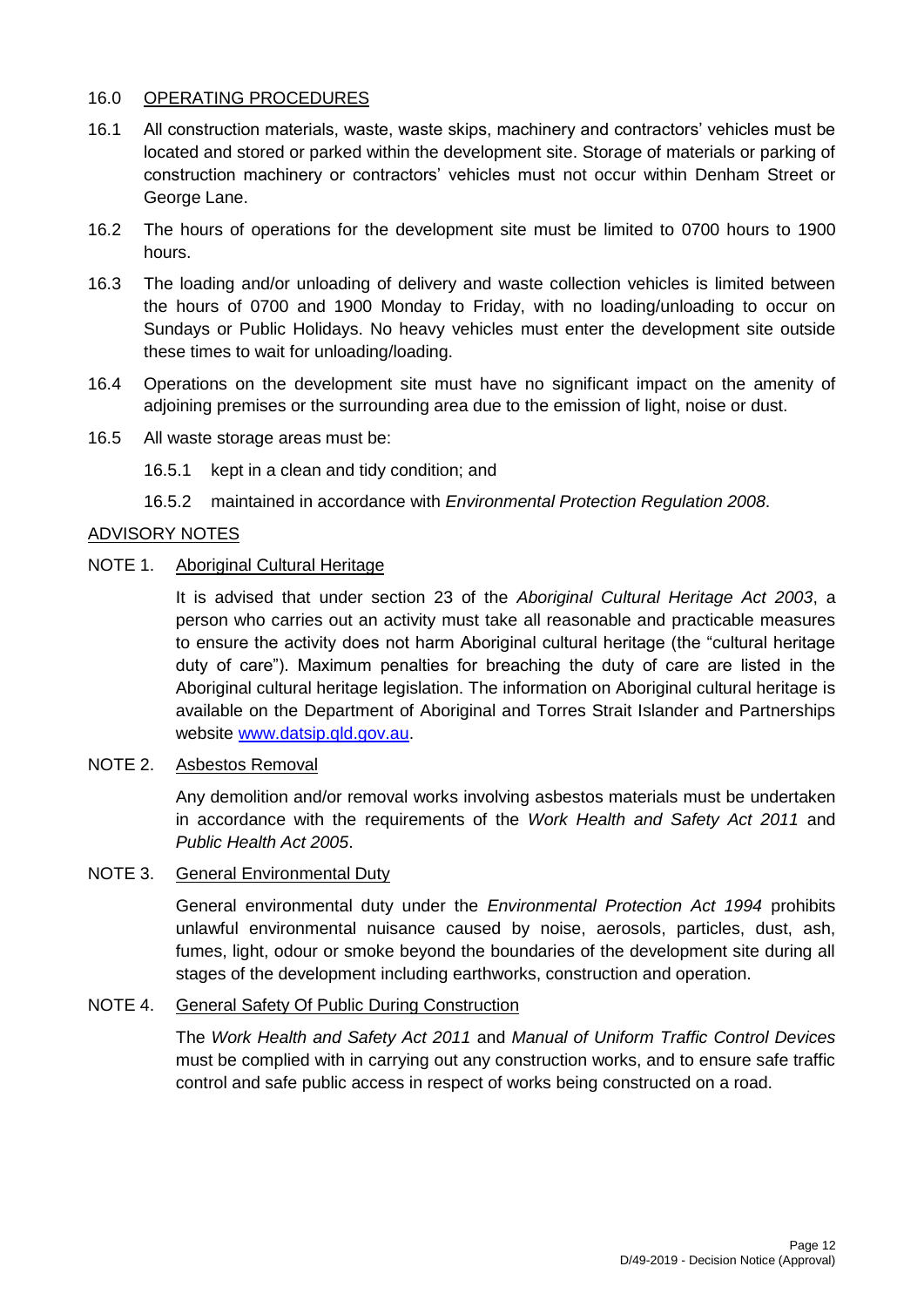

**Attachment 1 – Part 2 Referral Agency Conditions - Department of State Development, Manufacturing, Infrastructure and Planning**

*Planning Act 2016*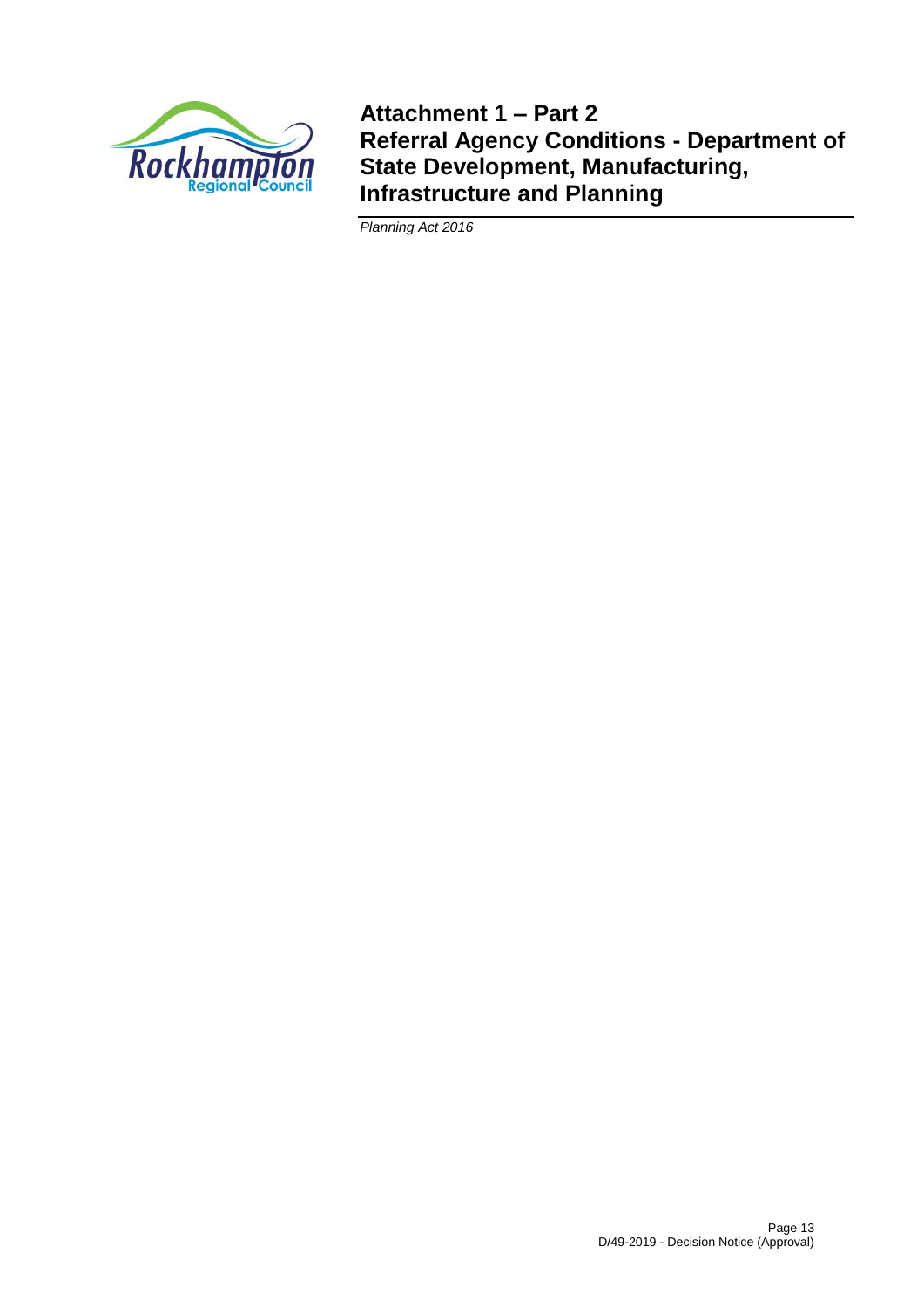

# **Attachment 2 - Appeal Rights**

*PLANNING ACT 2016*

The following is an extract from the *Planning Act 2016 (Chapter 6)*

#### *Appeal rights*

### *229 Appeals to tribunal or P&E Court*

- (1) Schedule 1 states—
	- (a) matters that may be appealed to— (i)either a tribunal or the P&E Court; or (ii)only a tribunal; or
	- (iii)only the P&E Court; and (b) the person—
		- (i)who may appeal a matter (the **appellant**); and (ii)who is a respondent in an appeal of the matter; and (iii)who is a co-respondent in an appeal of the matter; and
		- (iv)who may elect to be a co-respondent in an appeal of the matter.
- (2) An appellant may start an appeal within the appeal period.
- (3) The **appeal period** is—
	- (a) for an appeal by a building advisory agency—10 business days after a decision notice for the decision is given to the agency or
	- (b) for an appeal against a deemed refusal—at any time after the deemed refusal happens; or
	- (c) for an appeal against a decision of the Minister, under chapter 7, part 4, to register premises or to renew the registration of premises—20 business days after a notice is published under section 269(3)(a) or (4); or
	- (d) for an appeal against an infrastructure charges notice— 20 business days after the infrastructure charges notice is given to the person; or
	- (e) for an appeal about a deemed approval of a development application for which a decision notice has not been given—30 business days after the applicant gives the deemed approval notice to the assessment manager; or
	- (f) for any other appeal—20 business days after a notice of the decision for the matter, including an enforcement notice, is given to the person.

#### Note—

See the P&E Court Act for the court's power to extend the appeal period.

- (4) Each respondent and co-respondent for an appeal may be heard in the appeal.
- (5) If an appeal is only about a referral agency's response, the assessment manager may apply to the tribunal or P&E Court to withdraw from the appeal.
- (6) To remove any doubt, it is declared that an appeal against an infrastructure charges notice must not be about—
	- (a) the adopted charge itself; or
	- (b) for a decision about an offset or refund—
		- (i) the establishment cost of trunk infrastructure identified in a LGIP; or
		- (ii) the cost of infrastructure decided using the method
	- included in the local government's charges resolution.
- **230 Notice of appeal**
- (1) An appellant starts an appeal by lodging, with the registrar of the tribunal or P&E Court, a notice of appeal that—
	- (a) is in the approved form; and
	- (b) succinctly states the grounds of the appeal.
- (2) The notice of appeal must be accompanied by the required fee.
- (3) The appellant or, for an appeal to a tribunal, the registrar must, within the service period, give a copy of the notice of appeal to—
- (a) the respondent for the appeal; and
- (b) each co-respondent for the appeal; and
- (c) for an appeal about a development application under schedule 1, table 1, item 1—each principal submitter for the development application; and
- (d) for an appeal about a change application under schedule 1, table 1, item 2—each principal submitter for the change application; and
- (e) each person who may elect to become a co-respondent for the appeal, other than an eligible submitter who is not a principal submitter in an appeal under paragraph (c) or (d); and
- (f) for an appeal to the P&E Court—the chief executive; and
- (g) for an appeal to a tribunal under another Act—any other person who the registrar considers appropriate.
- (4) The **service period** is—
	- (a) if a submitter or advice agency started the appeal in the P&E Court—2 business days after the appeal is started; or
	- (b) otherwise—10 business days after the appeal is started.
- (5) A notice of appeal given to a person who may elect to be a co-respondent must state the effect of subsection
- (6) A person elects to be a co-respondent by filing a notice of election, in the approved form, within 10 business days after the notice of appeal is given to the person*.*
- **231 Other appeals**
- (1) Subject to this chapter, schedule 1 and the P&E Court Act, unless the Supreme Court decides a decision or other matter under this Act is affected by jurisdictional error, the decision or matter is non-appealable.
- (2) The Judicial Review Act 1991, part 5 applies to the decision or matter to the extent it is affected by jurisdictional error.
- (3) A person who, but for subsection (1) could have made an application under the Judicial Review Act 1991 in relation to the decision or matter, may apply under part 4 of that Act for a statement of reasons in relation to the decision or matter.
- (4) In this section— **decision** includes—
	- (a) conduct engaged in for the purpose of making a decision; and
	- (b) other conduct that relates to the making of a decision; and
	- (c) the making of a decision or the failure to make a decision; and
	- (d) a purported decision; and
	- (e) a deemed refusal.

**non-appealable**, for a decision or matter, means the decision or matter—

- (a) is final and conclusive; and
- (b) may not be challenged, appealed against, reviewed, quashed, set aside or called into question in any other way under the Judicial Review Act 1991 or otherwise, whether by the Supreme Court, another court, a tribunal or another entity; and
- (c) is not subject to any declaratory, injunctive or other order of the Supreme Court, another court, a tribunal or another entity on any ground.

### **232 Rules of the P&E Court**

- (1) A person who is appealing to the P&E Court must comply with the rules of the court that apply to the appeal.
- (2) However, the P&E Court may hear and decide an appeal even if the person has not complied with rules of the P&E Court.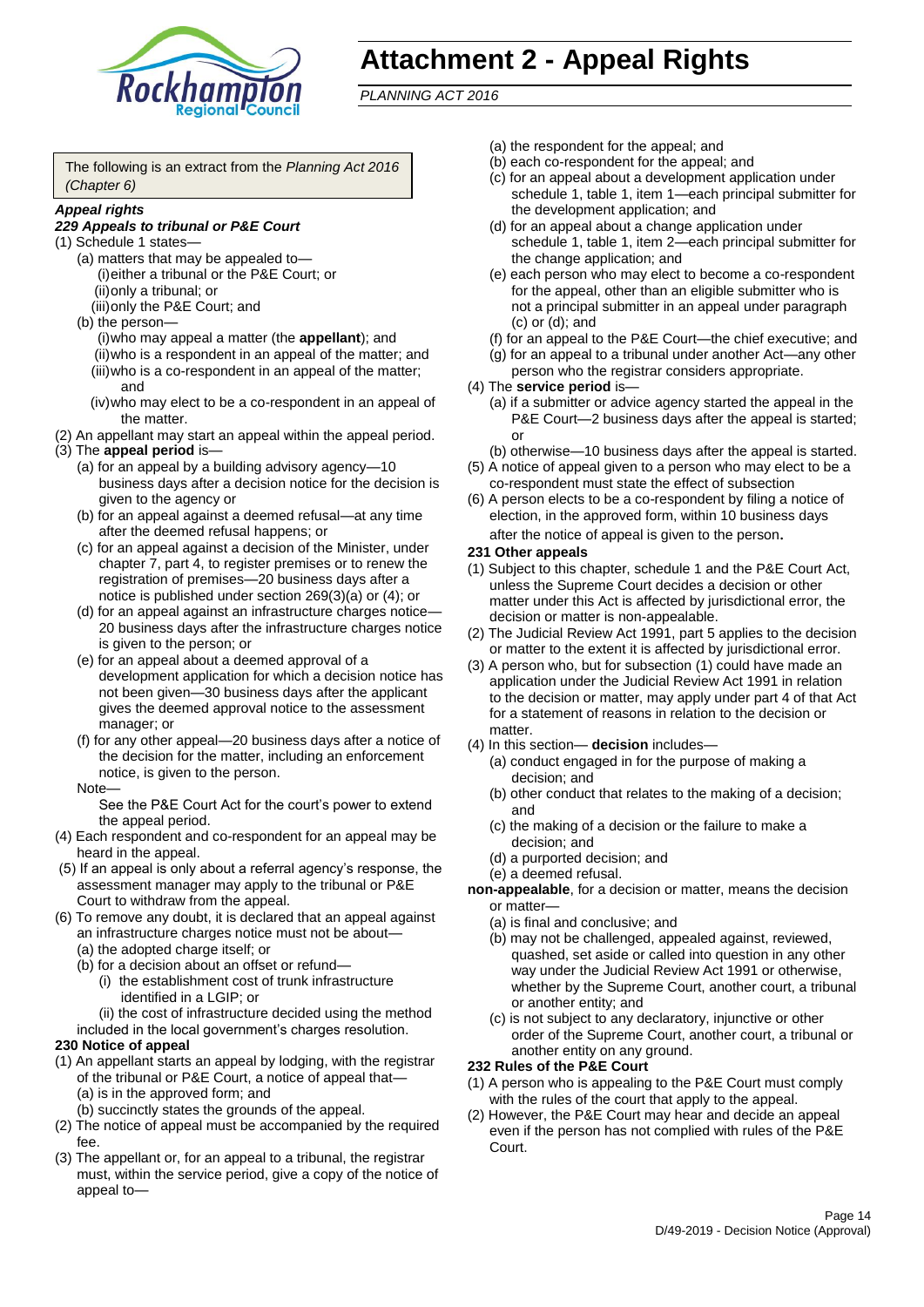

# **Appeal Rights**

*PLANNING ACT 2016*

# **Schedule 1**

#### **Appeals section 229 1 Appeal rights and parties to appeals**

- (1) Table 1 states the matters that may be appealed to—(a) the P&E court; or (b) a tribunal.
- (2) However, table 1 applies to a tribunal only if the matter involves—
	- (a) the refusal, or deemed refusal of a development application, for—
	- (i) a material change of use for a classified building; or
	- (ii) operational work associated with building work, a retaining wall, or a tennis court; or
	- (b) a provision of a development approval for—
	- (i) a material change of use for a classified building; or
- (ii) operational work associated with building work, a retaining wall, or a tennis court; or
	- (c) if a development permit was applied for—the decision to give a preliminary approval for— (i) a material change of use for a classified building; or
	- (ii) operational work associated with building work, a retaining wall, or a tennis court; or
	- (d) a development condition if—
		- (i) the development approval is only for a material change of use that involves the use of a building classified under the Building Code as a class 2 building; and
		- (ii) the building is, or is proposed to be, not more than 3 storeys; and
		- (iii) the proposed development is for not more than 60 sole-occupancy units; or
	- (e) a decision for, or a deemed refusal of, an extension application for a development approval that is only for a material change of use of a classified building; or
	- (f) a decision for, or a deemed refusal of, a change application for a development approval that is only for a material change of use of a classified building; or
	- (g) a matter under this Act, to the extent the matter relates to—
		- (i) the Building Act, other than a matter under that Act that may or must be decided by the Queensland Building and Construction Commission; or
		- (ii) the Plumbing and Drainage Act, part 4 or 5; or
	- (h) a decision to give an enforcement notice in relation to a matter under paragraphs (a) to (g); or
	- (i) a decision to give an infrastructure charges notice; or
	- (j) the refusal, or deemed refusal, of a conversion application; or
	- (k) a matter that, under another Act, may be appealed to the tribunal; or
	- (l) a matter prescribed by regulation.
- (3) Also, table 1 does not apply to a tribunal if the matter

involves—

- (a) for a matter in subsection  $(2)(a)$  to  $(d)$ 
	- (i) a development approval for which the development application required impact assessment; and
	- (ii) a development approval in relation to which the assessment manager received a properly made submission for the development application; or
- (b) a provision of a development approval about the identification or inclusion, under a variation approval, of a matter for the development.
- (4) Table 2 states the matters that may be appealed only to the P&E Court.
- (5) Table 3 states the matters that may be appealed only to the tribunal.
- (6) In each table—
	- (a) column 1 states the appellant in the appeal; and
	- (b) column 2 states the respondent in the appeal; and
	- (c) column 3 states the co-respondent (if any) in the appeal; and
	- (d) column 4 states the co-respondents by election (if any) in the appeal.
- (7) If the chief executive receives a notice of appeal under section 230(3)(f), the chief executive may elect to be a corespondent in the appeal.

| Table 1<br>Appeals to the P&E Court and, for certain matters, to a tribunal                                                                                                                                                                                                                                                                    |                           |                                         |                                                       |
|------------------------------------------------------------------------------------------------------------------------------------------------------------------------------------------------------------------------------------------------------------------------------------------------------------------------------------------------|---------------------------|-----------------------------------------|-------------------------------------------------------|
| 1. Development applications<br>An appeal may be made against-<br>(a) the refusal of all or part of the development application; or<br>(b) the deemed refusal of the development application; or<br>(c) a provision of the development approval; or<br>(d) if a development permit was applied for-the decision to give a preliminary approval. |                           |                                         |                                                       |
| Column 1                                                                                                                                                                                                                                                                                                                                       | Column 2                  | Column 3                                | Column 4                                              |
| Appellant                                                                                                                                                                                                                                                                                                                                      | Respondent                | Co-respondent                           | Co-respondent by election                             |
|                                                                                                                                                                                                                                                                                                                                                |                           | (if any)                                | $($ if any $)$                                        |
| The applicant                                                                                                                                                                                                                                                                                                                                  | The assessment<br>manager | If the appeal is about<br>a concurrence | 1 A concurrence agency that is<br>not a co-respondent |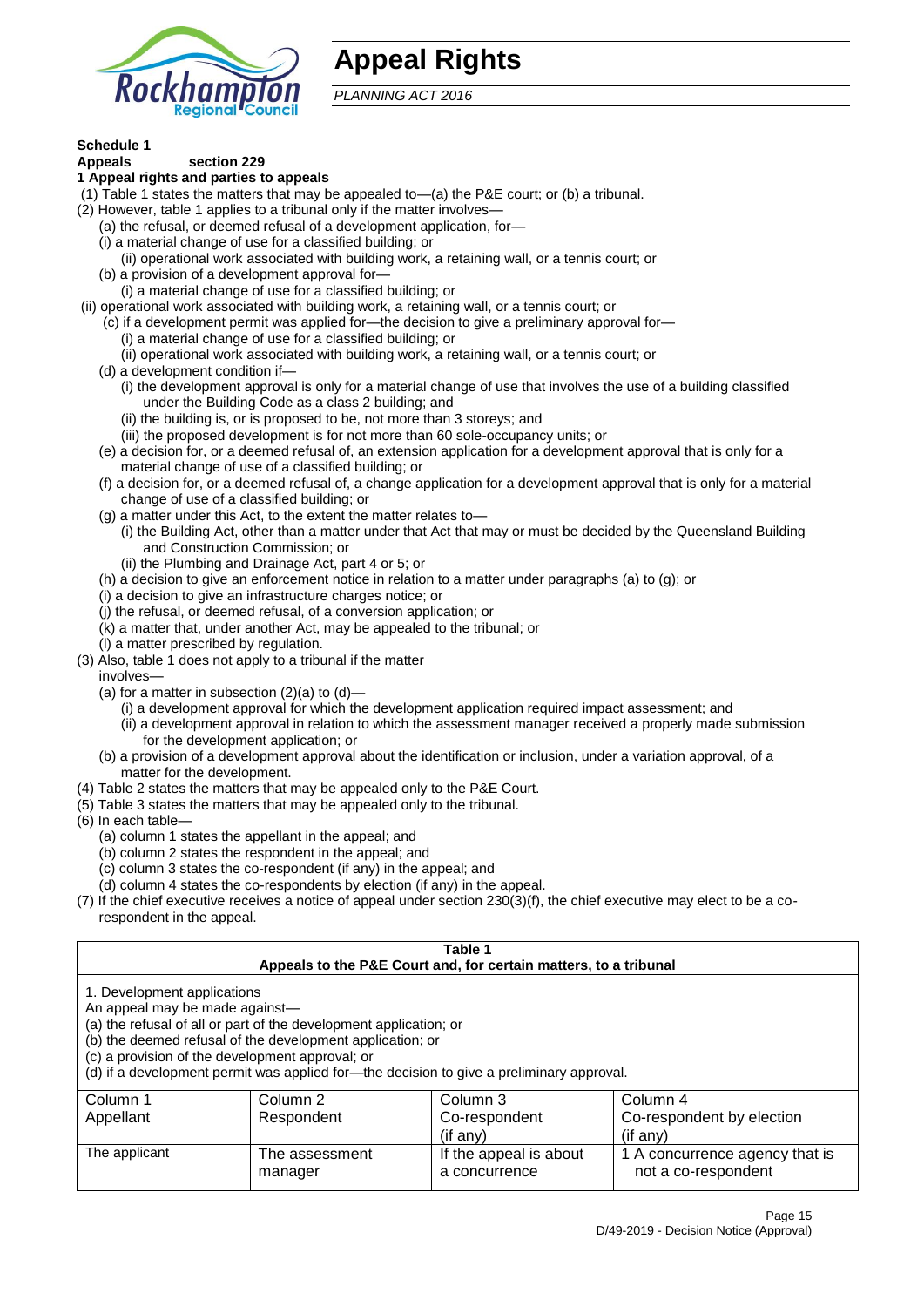| Table 1<br>Appeals to the P&E Court and, for certain matters, to a tribunal                                                                                                                                        |                                   |                                                                 |                                                                                                                                                                                                                                                                                                                                                 |
|--------------------------------------------------------------------------------------------------------------------------------------------------------------------------------------------------------------------|-----------------------------------|-----------------------------------------------------------------|-------------------------------------------------------------------------------------------------------------------------------------------------------------------------------------------------------------------------------------------------------------------------------------------------------------------------------------------------|
|                                                                                                                                                                                                                    |                                   | agency's referral<br>response-the<br>concurrence agency         | 2 If a chosen Assessment<br>manager is the respondent-<br>the prescribed assessment<br>manager<br>3 Any eligible advice agency for<br>the application<br>4 Any eligible submitter for the<br>application                                                                                                                                        |
| 2. Change applications<br>An appeal may be made against-<br>(b) a deemed refusal of a change application.                                                                                                          |                                   |                                                                 | (a) a responsible entity's decision for a change application, other than a decision made by the P&E court; or                                                                                                                                                                                                                                   |
| Column 1<br>Appellant                                                                                                                                                                                              | Column <sub>2</sub><br>Respondent | Column 3<br>Co-respondent<br>(if any)                           | Column 4<br>Co-respondent by election<br>(if any)                                                                                                                                                                                                                                                                                               |
| 1 The applicant<br>2 If the responsible<br>entity is the<br>assessment<br>manager-an<br>affected entity that<br>gave a pre-request<br>notice or response<br>notice                                                 | The responsible<br>entity         | If an affected entity<br>starts the appeal-the<br>applicant     | 1 A concurrence agency for the<br>development application<br>2 If a chosen assessment<br>manager is the respondent-<br>the prescribed assessment<br>manager<br>3 A private certifier for the<br>development application<br>4 Any eligible advice agency for<br>the change application<br>5 Any eligible submitter for the<br>change application |
| 3. Extension applications<br>An appeal may be made against-<br>(a) the assessment manager's decision about an extension application; or<br>(b) a deemed refusal of an extension application.                       |                                   |                                                                 |                                                                                                                                                                                                                                                                                                                                                 |
| Column 1<br>Appellant                                                                                                                                                                                              | Column <sub>2</sub><br>Respondent | Column 3<br>Co-respondent<br>(if any)                           | Column 4<br>Co-respondent by election<br>(if any)                                                                                                                                                                                                                                                                                               |
| 1 The applicant<br>1<br>For a matter other<br>$\overline{2}$<br>than a deemed<br>refusal of an<br>extension<br>application - a<br>concurrence<br>agency, other than<br>the chief executive,<br>for the application | The assessment<br>manager         | If a concurrence<br>agency starts the<br>appeal - the applicant | If a chosen assessment<br>manager is the respondent - the<br>prescribed assessment manager                                                                                                                                                                                                                                                      |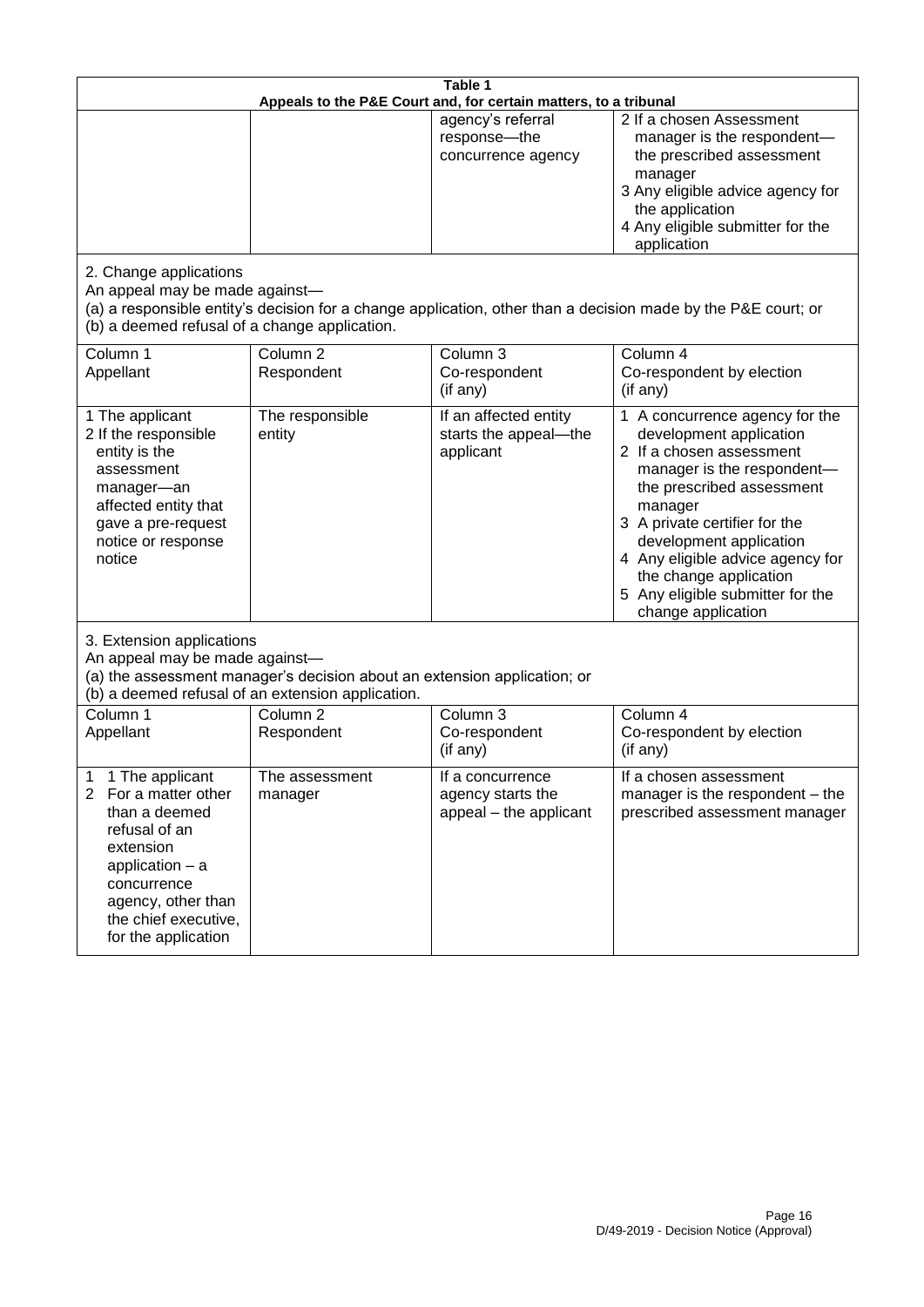#### **Table 1 Appeals to the P&E Court and, for certain matters, to a tribunal**

4. Infrastructure charges notices

- An appeal may be made against an infrastructure charges notice on 1 or more of the following grounds
- a) The notice involved an error relating to
	- (i) The application of the relevant adopted charge; or
- Examples of errors in applying an adopted charge
	- The incorrect application of gross floor area for a non-residential development
	- Applying an incorrect 'use category', under a regulation, to the development
	- (i) The working out of extra demands, for section 120; or
	- (ii) An offset or refund; or
- b) The was no decision about an offset or refund; or
- c) If the infrastructure charges notice states a refund will be given the timing for giving the refund; or
- d) The amount of the charge is so unreasonable that no reasonable relevant local government could have
- imposed the amount.

| Column 1<br>Appellant                                    | Column 2<br>Respondent                                                    | Column 3<br>Co-respondent<br>$($ if any $)$ | Column 4<br>Co-respondent by election<br>(if any) |
|----------------------------------------------------------|---------------------------------------------------------------------------|---------------------------------------------|---------------------------------------------------|
| The person given the<br>Infrastructure charges<br>notice | The local government<br>that gave the<br>infrastructure charges<br>notice | -                                           |                                                   |

5. Conversion applications

An appeal may be made against—

(a) the refusal of a conversion application; or

(b) a deemed refusal of a conversion application.

| Column 1<br>Appellant | Column 2<br>Respondent                                                  | Column 3<br>Co-respondent<br>$($ if any $)$ | Column 4<br>Co-respondent by election<br>$($ if any $)$ |
|-----------------------|-------------------------------------------------------------------------|---------------------------------------------|---------------------------------------------------------|
| The applicant         | The local government<br>to which the conversion<br>application was made |                                             |                                                         |

6. Enforcement notices

An appeal may be made against the decision to give an enforcement notice.

| Column 1<br>Appellant                      | Column 2<br>Respondent       | Column 3<br>Co-respondent<br>(if any) | Column 4<br>Co-respondent by election<br>(if any)                                                                                                                          |
|--------------------------------------------|------------------------------|---------------------------------------|----------------------------------------------------------------------------------------------------------------------------------------------------------------------------|
| The person given the<br>enforcement notice | The enforcement<br>authority |                                       | If the enforcement authority is<br>not the local government for<br>the premises in relation to which<br>the offence is alleged to have<br>happened-the local<br>government |

#### **Table 2 Appeals to the P&E Court only**

1. Appeals from tribunal

An appeal may be made against a decision of a tribunal, other than a decision under

section 252, on the ground of—

(a) an error or mistake in law on the part of the tribunal; or

(b) jurisdictional error.

| Column 1<br>Appellant                             | Column 2<br>Respondent                                    | Column 3<br>Co-respondent<br>$($ if any $)$ | Column 4<br>Co-respondent by election<br>(if any) |
|---------------------------------------------------|-----------------------------------------------------------|---------------------------------------------|---------------------------------------------------|
| A party to the<br>proceedings for the<br>decision | The other party to the<br>proceedings for the<br>decision | ۰                                           |                                                   |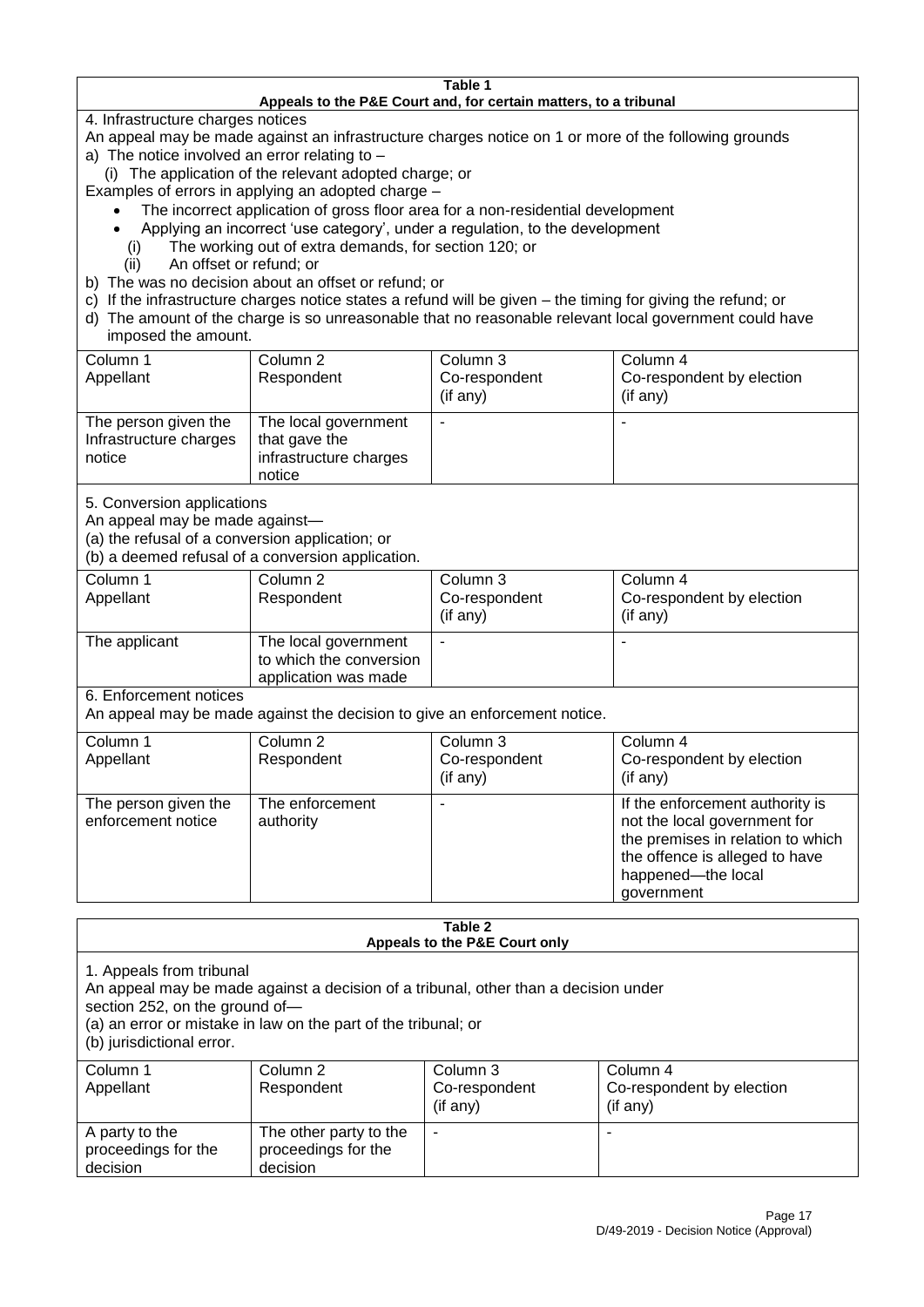#### **Table 2 Appeals to the P&E Court only**

2. Eligible submitter appeals

An appeal may be made against the decision to give a development approval, or an approval for a change application, to the extent that the decision relates to—

(a) any part of the development application for the development approval that required impact assessment; or (b) a variation request.

| Column 1                                                                                                                                                                                     | Column 2                                                                                                                   | Column 3                                                                                                                  | Column 4                                             |  |  |
|----------------------------------------------------------------------------------------------------------------------------------------------------------------------------------------------|----------------------------------------------------------------------------------------------------------------------------|---------------------------------------------------------------------------------------------------------------------------|------------------------------------------------------|--|--|
| Appellant                                                                                                                                                                                    | Respondent                                                                                                                 | Co-respondent                                                                                                             | Co-respondent by election                            |  |  |
|                                                                                                                                                                                              |                                                                                                                            | (i f an y)                                                                                                                | $($ if any $)$                                       |  |  |
| 1 For a development<br>application-an<br>eligible submitter for<br>the development<br>application<br>2 For a change<br>application-an<br>eligible submitter for<br>the change<br>application | 1 For a development<br>application-the<br>assessment<br>manager<br>2 For a change<br>application-the<br>responsible entity | 1 The applicant<br>2 If the appeal is<br>about a concurrence<br>agency's referral<br>response---the<br>concurrence agency | Another eligible<br>submitter for the<br>application |  |  |
|                                                                                                                                                                                              | 2. Eligible cubmitter and eligible advice agency appeals                                                                   |                                                                                                                           |                                                      |  |  |

3. Eligible submitter and eligible advice agency appeals

An appeal may be made against a provision of a development approval, or failure to

include a provision in the development approval, to the extent the matter relates to—

the claim was made

(a) any part of the development application or the change application, for the development approval, that required impact assessment; or

(b) a variation request.

5. Registered premises

| Column 1<br>Appellant                                                                                                                                                                                                                                                                         | Column <sub>2</sub><br>Respondent                                                                                          | Column 3<br>Co-respondent<br>$(i f \text{ any})$                                                                        | Column 4<br>Co-respondent by election<br>(if any) |
|-----------------------------------------------------------------------------------------------------------------------------------------------------------------------------------------------------------------------------------------------------------------------------------------------|----------------------------------------------------------------------------------------------------------------------------|-------------------------------------------------------------------------------------------------------------------------|---------------------------------------------------|
| 1 For a development<br>application-an<br>eligible submitter for<br>the development<br>application<br>2 For a change<br>application-an<br>eligible submitter for<br>the change<br>application<br>3 An eligible advice<br>agency for the<br>development<br>application or<br>change application | 1 For a development<br>application-the<br>assessment<br>manager<br>2 For a change<br>application-the<br>responsible entity | 1 The applicant<br>2 If the appeal is<br>about a concurrence<br>agency's referral<br>response-the<br>concurrence agency | Another eligible submitter for the<br>application |
| 4. Compensation claims<br>An appeal may be made against-<br>(a) a decision under section 32 about a compensation claim; or<br>(b) a decision under section 265 about a claim for compensation; or<br>(c) a deemed refusal of a claim under paragraph (a) or (b).                              |                                                                                                                            |                                                                                                                         |                                                   |
| Column 1<br>Appellant                                                                                                                                                                                                                                                                         | Column <sub>2</sub><br>Respondent                                                                                          | Column 3<br>Co-respondent<br>(if any)                                                                                   | Column 4<br>Co-respondent by election<br>(if any) |
| A person dissatisfied<br>with the decision                                                                                                                                                                                                                                                    | The local<br>government to which                                                                                           |                                                                                                                         |                                                   |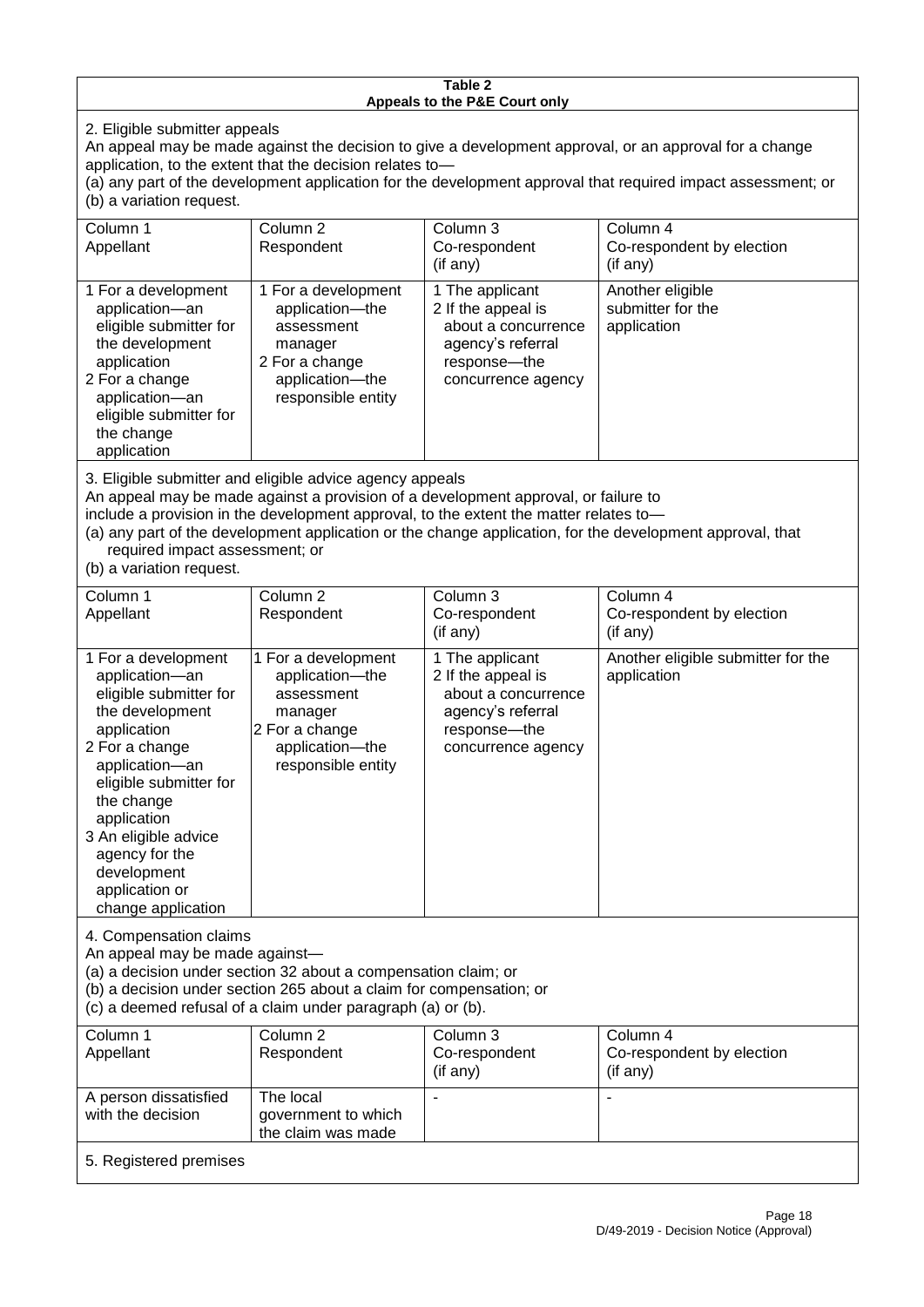| Table 2<br>Appeals to the P&E Court only                                                                                                                                                                                                                                                                             |                                                                                                                                                                                                                                                              |                                                  |                                                                                                                                                                             |  |
|----------------------------------------------------------------------------------------------------------------------------------------------------------------------------------------------------------------------------------------------------------------------------------------------------------------------|--------------------------------------------------------------------------------------------------------------------------------------------------------------------------------------------------------------------------------------------------------------|--------------------------------------------------|-----------------------------------------------------------------------------------------------------------------------------------------------------------------------------|--|
| An appeal may be made against a decision of the Minister under chapter 7, part 4.                                                                                                                                                                                                                                    |                                                                                                                                                                                                                                                              |                                                  |                                                                                                                                                                             |  |
| Column 1<br>Appellant                                                                                                                                                                                                                                                                                                | Column <sub>2</sub><br>Respondent                                                                                                                                                                                                                            | Column 3<br>Co-respondent<br>(if any)            | Column 4<br>Co-respondent by election<br>(if any)                                                                                                                           |  |
| 1 A person given a<br>decision notice about<br>the decision<br>2 If the decision is to<br>register premises or<br>renew the<br>registration of<br>premises-an owner<br>or occupier of<br>premises in the<br>affected area for the<br>registered premises<br>who is dissatisfied<br>with the decision                 | The Minister                                                                                                                                                                                                                                                 |                                                  | If an owner or occupier starts the<br>appeal - the owner of the<br>registered premises                                                                                      |  |
| 6. Local laws<br>An appeal may be made against a decision of a local government, or conditions applied,<br>under a local law about-<br>(a) the use of premises, other than a use that is the natural and ordinary consequence of prohibited<br>development; or<br>(b) the erection of a building or other structure. |                                                                                                                                                                                                                                                              |                                                  |                                                                                                                                                                             |  |
| Column 1<br>Appellant                                                                                                                                                                                                                                                                                                | Column <sub>2</sub><br>Respondent                                                                                                                                                                                                                            | Column <sub>3</sub><br>Co-respondent<br>(if any) | Column 4<br>Co-respondent by election<br>(if any)                                                                                                                           |  |
| A person who-<br>(a) applied for the<br>decision; and<br>(b) is dissatisfied with<br>the decision or<br>conditions.                                                                                                                                                                                                  | The local government                                                                                                                                                                                                                                         | $\blacksquare$                                   |                                                                                                                                                                             |  |
|                                                                                                                                                                                                                                                                                                                      |                                                                                                                                                                                                                                                              | Table 3                                          |                                                                                                                                                                             |  |
|                                                                                                                                                                                                                                                                                                                      | Appeals to the tribunal only<br>1. Building advisory agency appeals<br>An appeal may be made against giving a development approval for building work to the extent the building<br>work required code assessment against the building assessment provisions. |                                                  |                                                                                                                                                                             |  |
| Column 1<br>Appellant                                                                                                                                                                                                                                                                                                | Column 2<br>Respondent                                                                                                                                                                                                                                       | Column 3<br>Co-respondent<br>(if any)            | Column 4<br>Co-respondent by election<br>(if any)                                                                                                                           |  |
| A building advisory<br>agency for the<br>development application<br>related to the approval                                                                                                                                                                                                                          | The assessment<br>manager                                                                                                                                                                                                                                    | The applicant                                    | 1 A concurrence agency for the<br>development application<br>related to the approval<br>2 A private certifier for the<br>development application<br>related to the approval |  |
| 3. Certain decisions under the Building Act and the Plumbing and Drainage Act<br>An appeal may be made against a decision under-<br>(a) the Building Act, other than a decision made by the Queensland Building and Construction Commission; or<br>(b) the Plumbing and Drainage Act, part 4 or 5.                   |                                                                                                                                                                                                                                                              |                                                  |                                                                                                                                                                             |  |
| Column 1<br>Appellant                                                                                                                                                                                                                                                                                                | Column <sub>2</sub><br>Respondent                                                                                                                                                                                                                            | Column 3<br>Co-respondent<br>(if any)            | Column 4<br>Co-respondent by election<br>(if any)                                                                                                                           |  |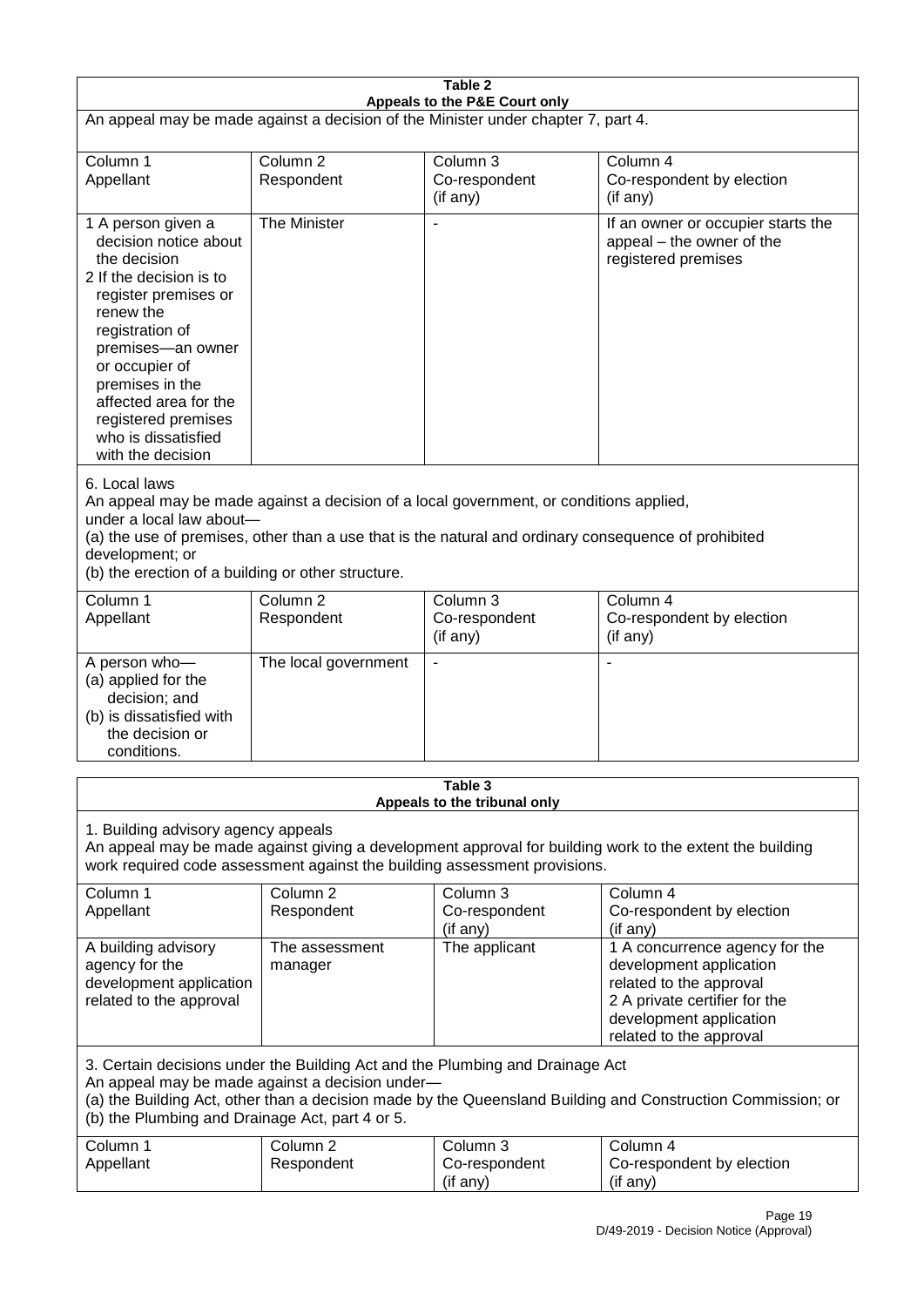| Table 3                                                                                                                                                                                                                              |                                      |               |                           |  |
|--------------------------------------------------------------------------------------------------------------------------------------------------------------------------------------------------------------------------------------|--------------------------------------|---------------|---------------------------|--|
|                                                                                                                                                                                                                                      | Appeals to the tribunal only         |               |                           |  |
| A person who received,<br>or was entitled to<br>receive, notice of the<br>decision                                                                                                                                                   | The person who made<br>the decision  |               |                           |  |
| 4. Local government failure to decide application under the Building Act<br>An appeal may be made against a local government's failure to decide an application under the Building Act<br>within the period required under that Act. |                                      |               |                           |  |
| Column 1                                                                                                                                                                                                                             | Column 2                             | Column 3      | Column 4                  |  |
| Appellant                                                                                                                                                                                                                            | Respondent                           | Co-respondent | Co-respondent by election |  |
|                                                                                                                                                                                                                                      |                                      | (if any)      | (if any)                  |  |
| A person who was<br>entitled to receive,                                                                                                                                                                                             | The local government<br>to which the |               |                           |  |
| notice of the decision                                                                                                                                                                                                               | application was made                 |               |                           |  |